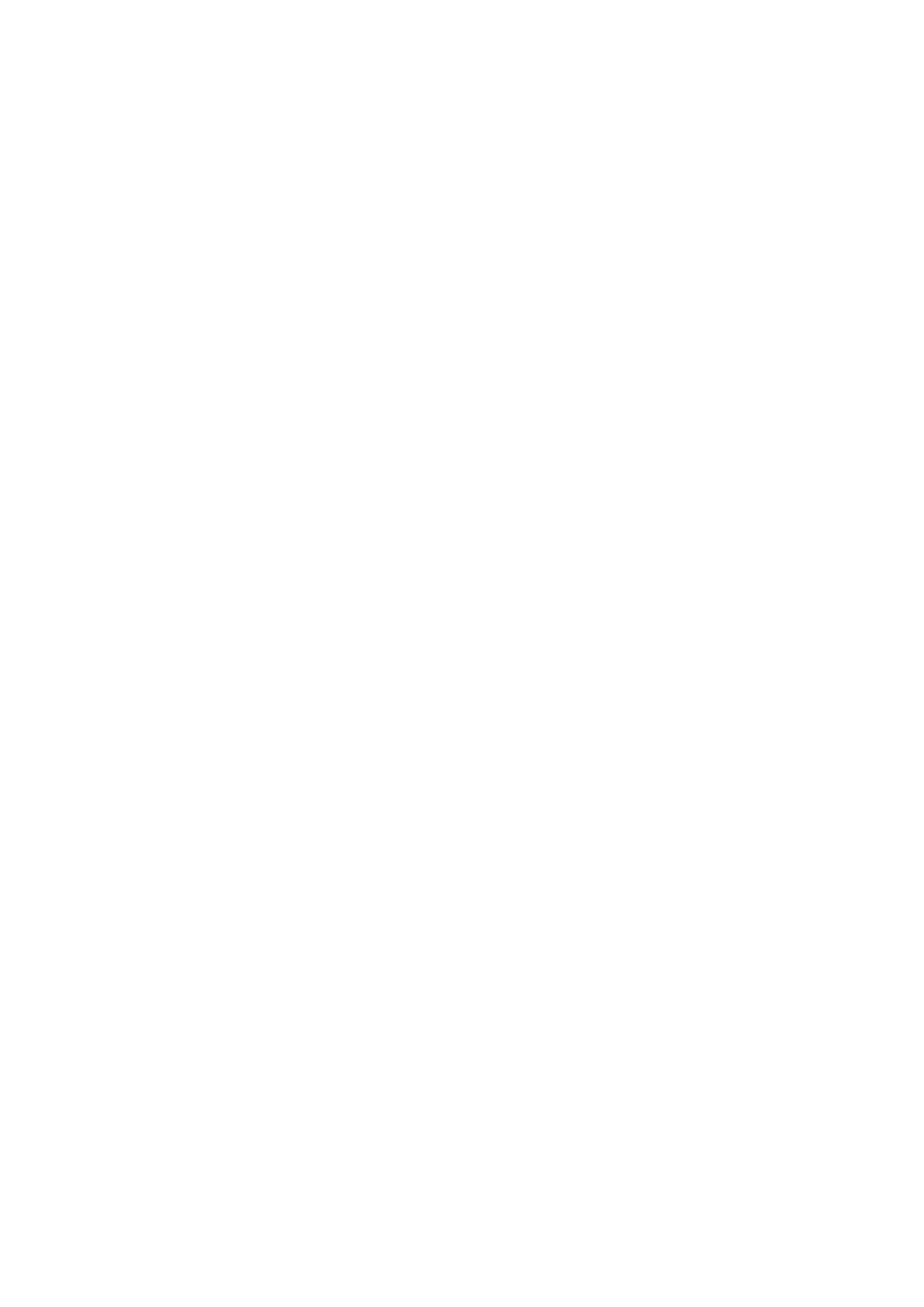Helsinki University of Technology Laboratory for Theoretical Computer Science Research Reports 92 Teknillisen korkeakoulun tietojenkäsittelyteorian laboratorion tutkimusraportti 92 Espoo 2004 HUT-TCS-A92

## **SIMPLE BOUNDED LTL MODEL CHECKING**

**Timo Latvala, Armin Biere, Keijo Heljanko, and Tommi Junttila**

Helsinki University of Technology Department of Computer Science and Engineering Laboratory for Theoretical Computer Science

Teknillinen korkeakoulu Tietotekniikan osasto Tietojenkäsittelyteorian laboratorio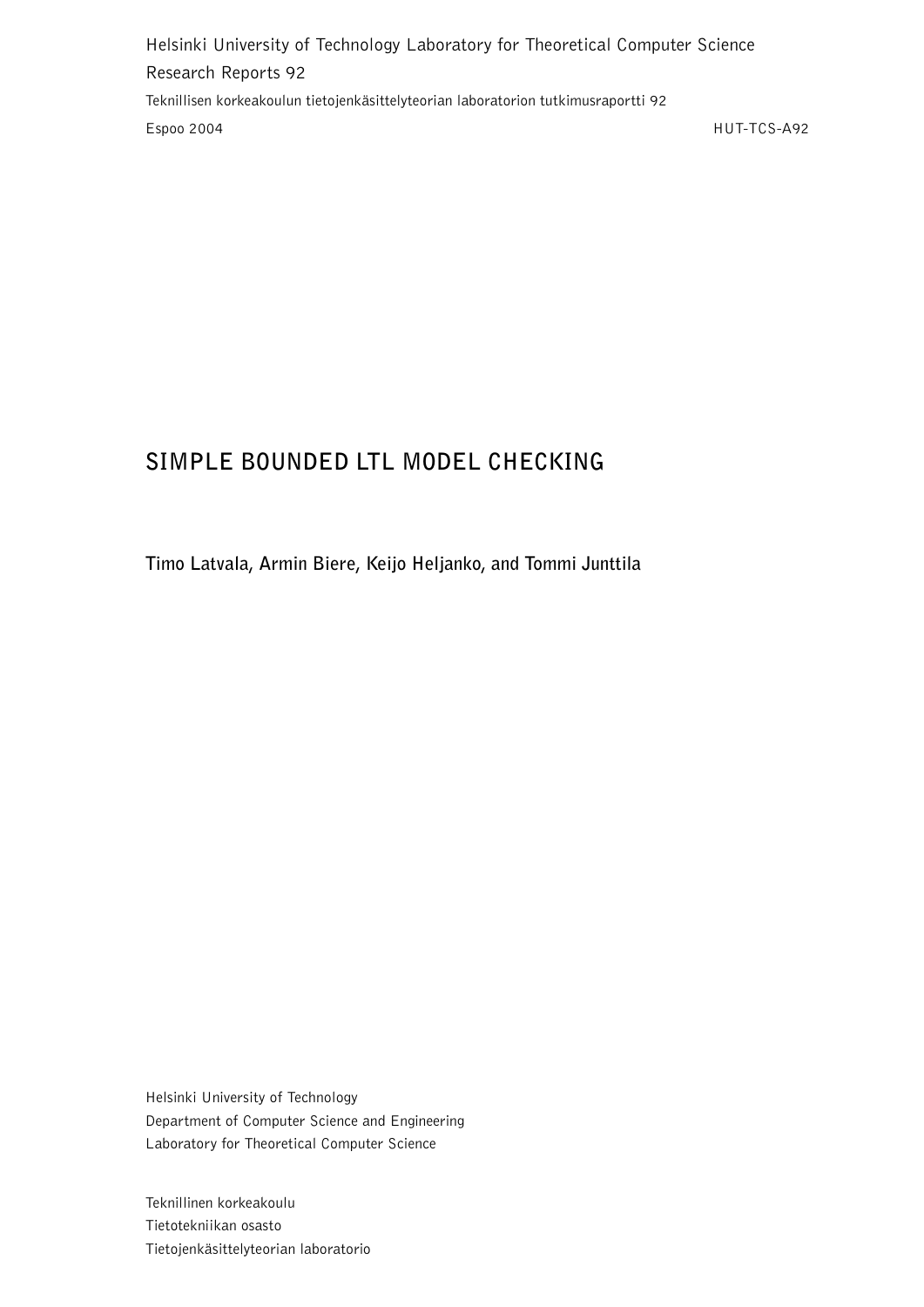Distribution: Helsinki University of Technology Laboratory for Theoretical Computer Science P.O.Box 5400 FIN-02015 HUT Tel. +358-0-451 1 Fax. +358-0-451 3369 E-mail: lab@tcs.hut.fi

c Timo Latvala, Armin Biere, Keijo Heljanko, and Tommi Junttila

ISBN 951-22-7223-7 ISSN 1457-7615

Multiprint Oy Helsinki 2004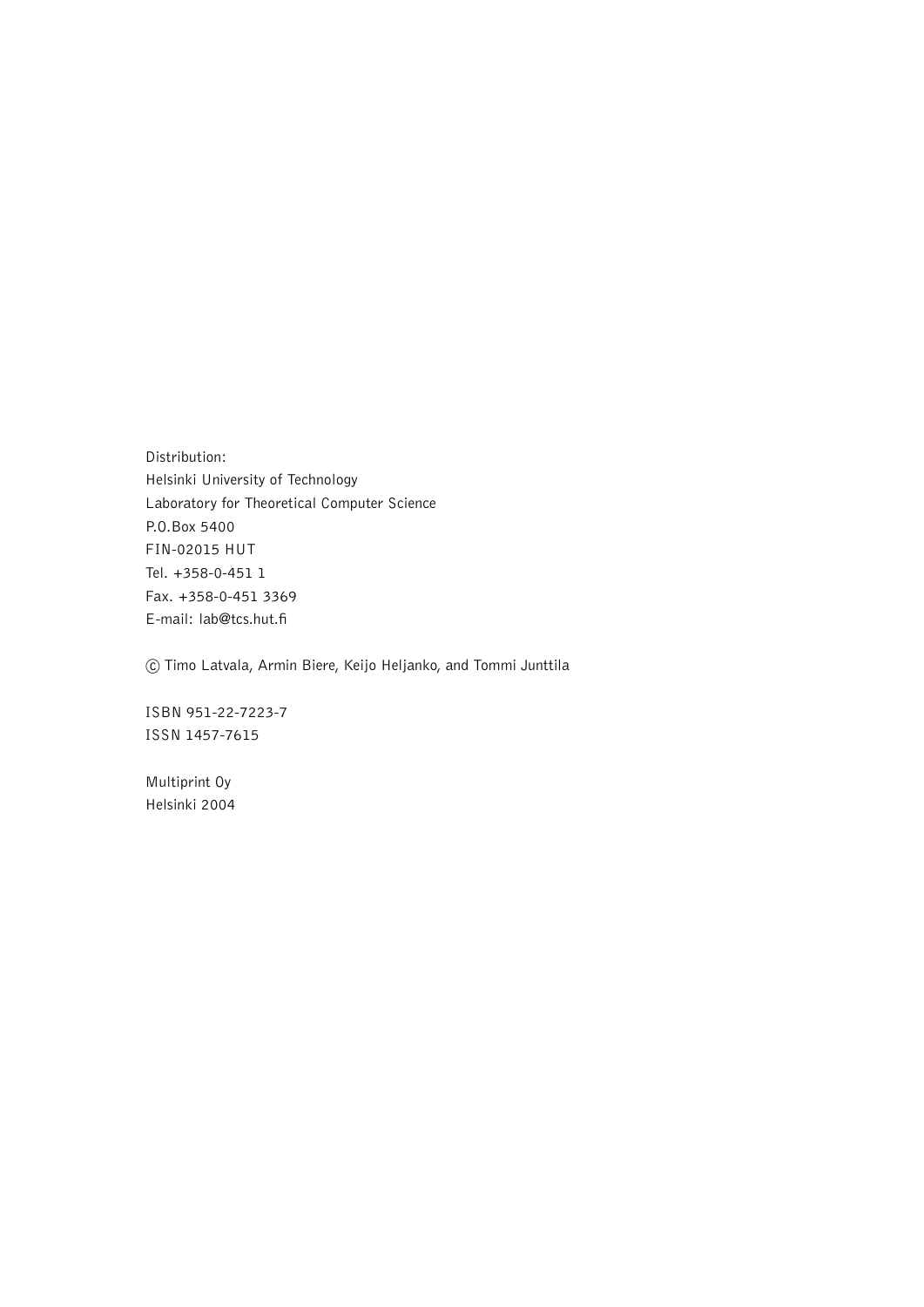**ABSTRACT:** We present a new and very simple translation of the bounded model checking problem which is linear both in the size of the formula and the length of the bound. The resulting CNF-formula has a linear number of variables and clauses.

**KEYWORDS:** LTL, Bounded Model Checking, NuSMV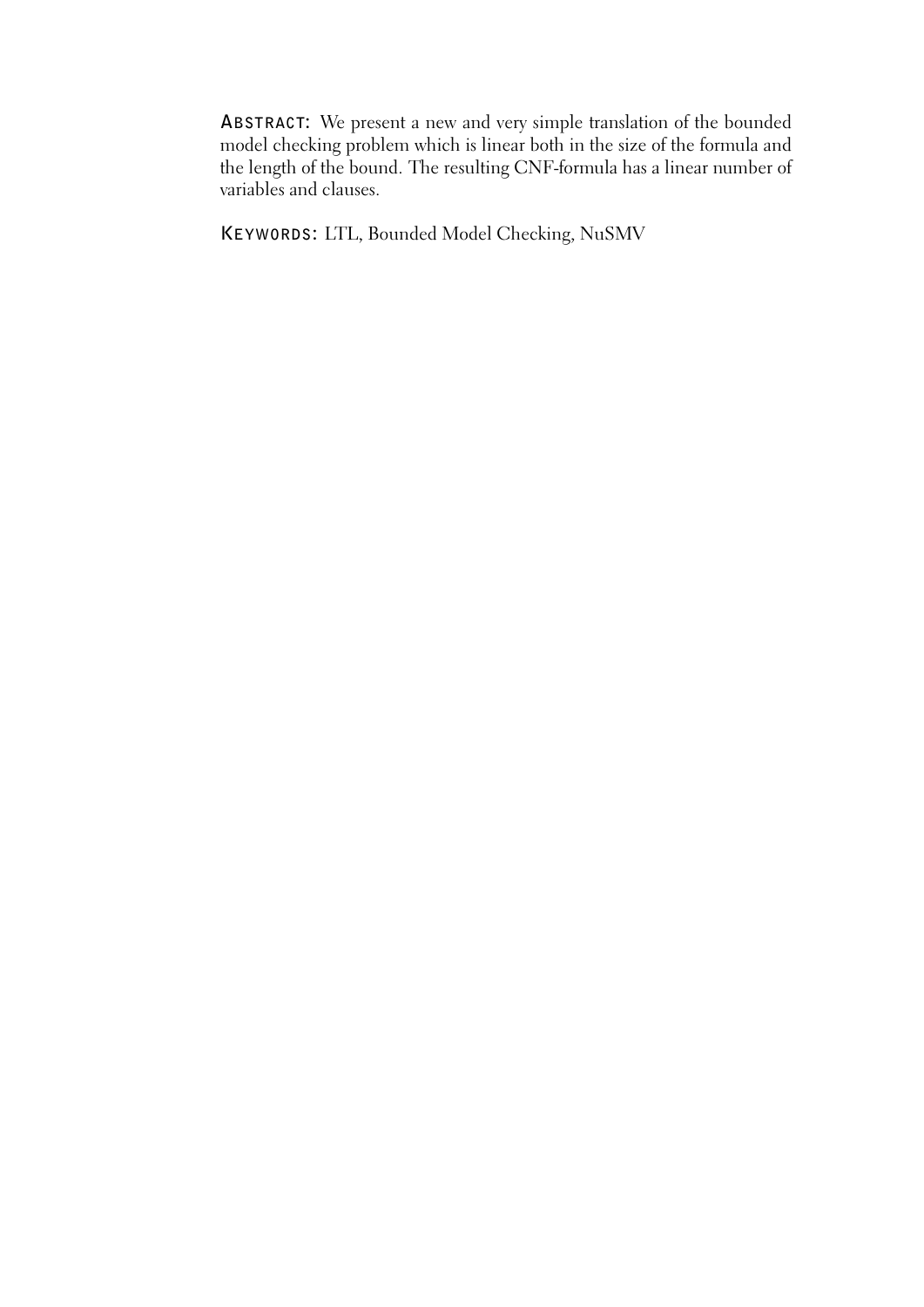## **Contents**

|              | Introduction                              |          |
|--------------|-------------------------------------------|----------|
| $\mathbf{Z}$ | <b>Bounded Model Checking</b><br>2.1      |          |
| 3.           | <b>A New Translation</b><br>$3.2^{\circ}$ | 8<br>8   |
|              | <b>Related Work</b>                       | 9        |
| 5.           | <b>Experiments</b>                        | 10<br>13 |
|              | Conclusions                               | 13       |
|              | <b>References</b>                         |          |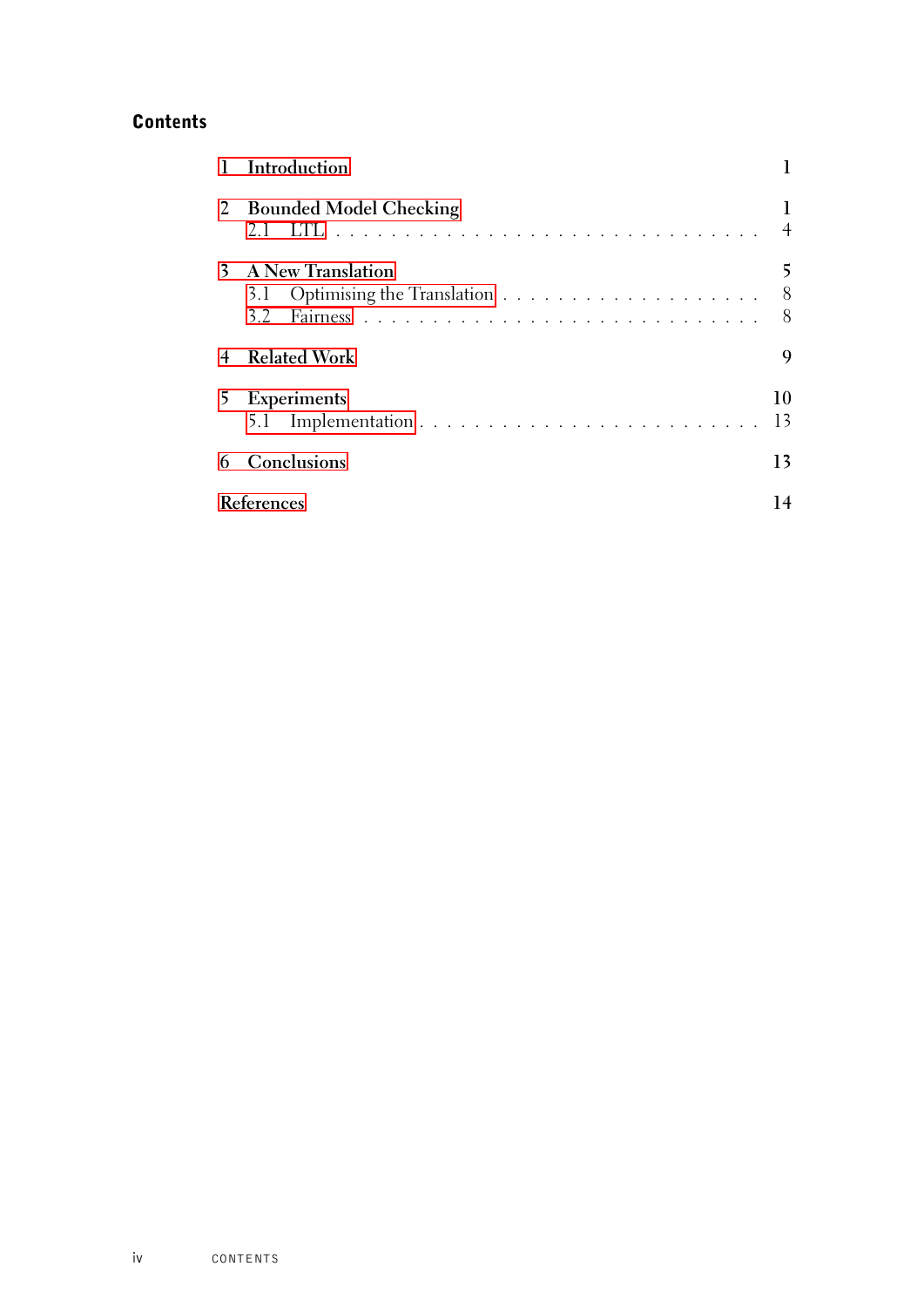## 1 INTRODUCTION

<span id="page-6-0"></span>Bounded model checking [\[2\]](#page-19-1) (BMC) is a technique for finding bugs in finite state system designs violating properties specified in linear temporal logic (LTL). The method works by mapping a bounded model checking problem to the satisfiability problem (SAT). Given a propositional formula encoding a Kripke structure M representing the system, an LTL formula  $\psi$  and a bound k, a propositional formula  $[[M, \psi, k]]$  is created that is satisfiable if and only if the Kripke structure M contains a counterexample to  $\psi$  of length k.

BMC has established itself as a complementary method to symbolic model checking based on (ordered) binary decision diagrams (BDDs). The biggest advantage of BMC compared to BDDs is its space efficiency; there are some Boolean functions which cannot be succinctly encoded as a BDD. BMC also produces counterexamples of minimal length, which eases their interpretation and understanding for debugging purposes. However, predicting the cases where BMC is more efficient compared to BDD-based methods is difficult [\[18\]](#page-20-0). Furthermore, BMC is an incomplete method unless we can determine a value for the bound  $k$  which guarantees that no counterexample has been missed. Several papers [\[2,](#page-19-1) [14,](#page-20-1) [6\]](#page-19-2) have investigated techniques for computing this bound.

The two main ways of improving the performance of BMC is either to improve solver technology or to modify the encoding of the problem to SAT. Improvements of the second kind usually rely on the appealing idea that simpler is better. The intuition is that an encoding which results in fever variables and clauses is usually easier to solve. We present a new simple encoding for the BMC problem which is linear in the bound, the system description (i.e. the size of the transition relation as a propositional formula) and the size of the specification as an LTL formula. The resulting propositional formula has both a linear number of variables and clauses.

We have experimentally evaluated our new encoding. Our experiments compare the sizes of the encodings and the required time to solve the instances.

## 2 BOUNDED MODEL CHECKING

<span id="page-6-1"></span>In bounded model checking we consider finite sequences of states in the system, while LTL formulas specify the infinite behaviour of the system. The key observation by Biere et al. [\[2\]](#page-19-1) was that a finite sequence can still represent an infinite path if it contains a loop. An infinite path  $\pi = s_0 s_1 s_2 \dots$ is a  $(k, l)$ -loop if there exists integers l and k such that  $s_{l-1} = s_k$  and  $\pi =$  $(s_0s_1 \ldots s_{l-1})(s_ls_{l+1} \ldots s_k)^\omega$  (we also use the term k-loop). A bounded path  $s_0s_1 \ldots s_k$  of length k can either have  $k + 1$  unique states or represent an infinite path with a  $(k, l)$ -loop if  $s_k = s_{l-1}$  for some  $1 \leq l \leq k$ . This can actually be interpreted in two different ways (corresponding to the same infinite path  $\pi$ ). Either the back edge of the loop is from  $s_{k-1}$  to  $s_{l-1}$  (the dashed back edge in Fig. [1\)](#page-7-0) or the back edge is from  $s_k$  to  $s_l$  (the solid back edge in Fig. [1\)](#page-7-0). The new loop shape allows a more compact translation than [\[2\]](#page-19-1), replacing the  $k + 1$  copies in the original translation for closing the loop by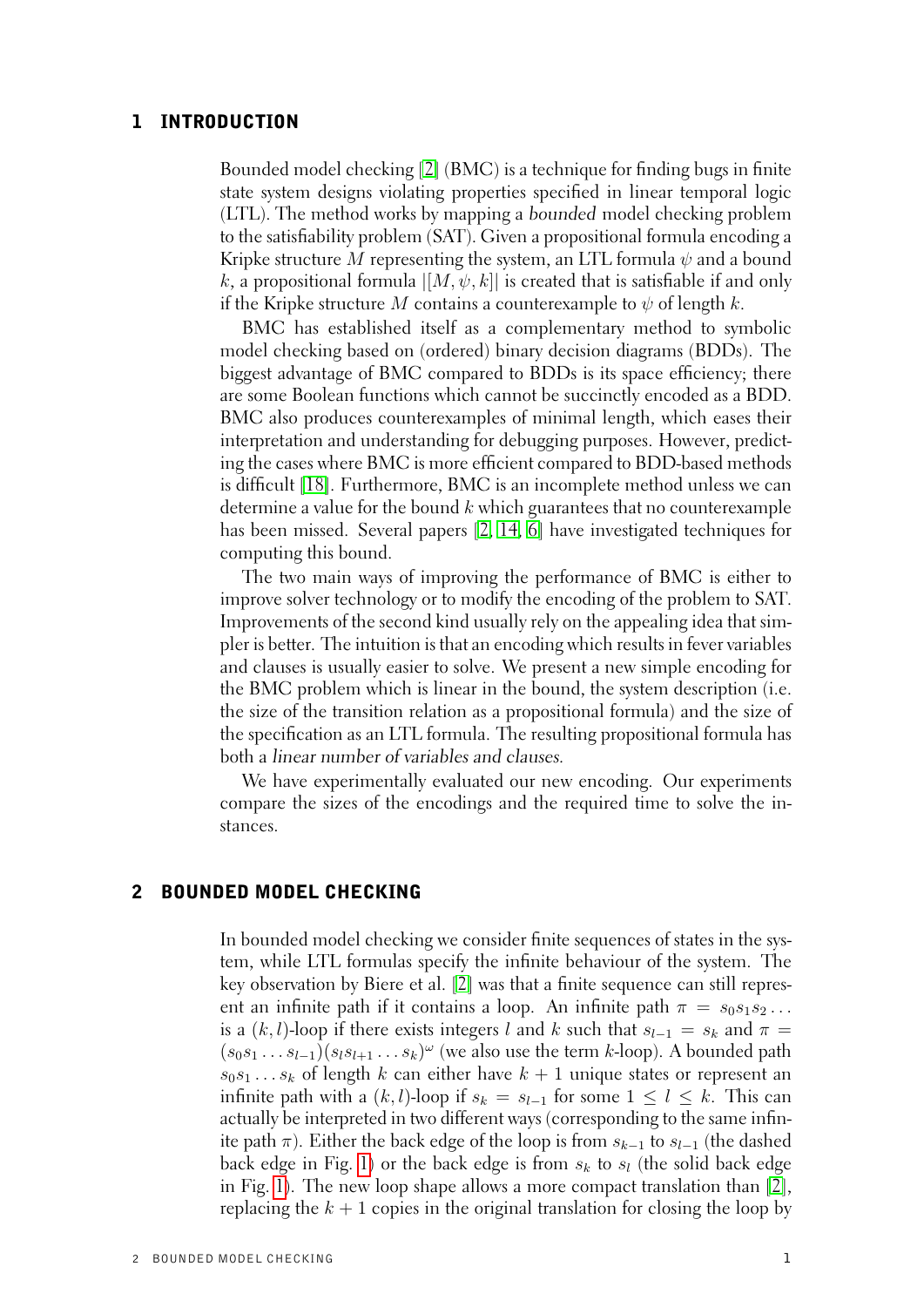

<span id="page-7-0"></span>Figure 1: The two possible cases for a bounded path

k comparisons between bit vectors encoding states. The new loop shape de-picted on the right side of Fig. [1](#page-7-0) requires  $k > 0$  for k-loops, which we will silently assume for the rest of the paper.

When k is fixed there are  $k + 1$  different loop possibilities for a bounded path. There are k different  $(k, l)$ -loops and it is of course also possible that no loop exists. The basic idea of Biere et al. [\[2\]](#page-19-1) was to write a formula which is satisfiable iff the path is a model of the negation of the LTL specification, for each of these cases. The complete translation simply joins the cases in one big disjunction.

**Example.** Consider a Kripke structure M and the formula  $\psi = \mathbf{GF} \neg p$ , "infinitely often not p". The negation of the formula is  $\mathbf{FG}p$ , "eventually" always p". We will write a formula which encodes all possible witnesses of length k for the formula  $\mathbf{F}G_p$ . First, we need a formula that captures all paths of length k. Let  $T(s, s')$  be the transition relation of M as a propositional formula and  $I(s)$  a predicate over the state variables defining the initial states. A path of length  $k$  is encoded by the formula:

<span id="page-7-1"></span>
$$
|[M]|_{k} := I(s_0) \wedge \bigwedge_{i=1}^{k} T(s_{i-1}, s_i).
$$
 (1)

Since the formula we are considering requires an infinite witness we can skip the no loop case. For fixed  $k$  and  $l$  we use the following rules to build the formula  $_{l}[[\neg\psi]]_{k}$  for capturing witnesses of  $\neg\psi,$  adapted from [\[2\]](#page-19-1) to our new loop shape (the dashed back edge):

$$
_{l} |[\mathbf{F}\phi]|_{k}^{i}:=\bigvee_{j=min(i,l-1)}^{k-1}{}_{l}|[\phi]|_{k}^{j} \qquad \qquad {}_{l}|[\mathbf{G}\phi]|_{k}^{i}:=\bigwedge_{j=min(i,l-1)}^{k-1}{}_{l}|[\phi]|_{k}^{j}
$$

Thus  $\|[\psi]\|_{k}^{0} = \bigvee_{i=0}^{k} \bigwedge_{j=min(i,l-1)}^{k-1} p(s_j)$ . For each possible  $(k, l)$ -loop we must express the condition  $L_l := (s_k = s_{l-1})$ . Here the states  $s_i$  are bit vectors and equality  $s_i = s_j$  is defined by  $\wedge_{m=1}^n s_i[m] \Leftrightarrow s_j[m]$ , assuming the vectors have n elements and the m:th element is denoted  $s_i[m]$ . The final formula which is satisfiable iff there exists a counterexample of length  $k > 0$ is:

$$
|[M]|_{k} \wedge \left(\bigvee_{l=1}^{k} (L_{l} \wedge \iota |[\psi]|_{k}^{0})\right) = I(s_{0}) \wedge \bigwedge_{i=1}^{k} T(s_{i-1}, s_{i}) \wedge \bigvee_{i=1}^{k} \left(L_{l} \wedge \bigvee_{i=0}^{k-1} \bigwedge_{j=\min(i,l-1)}^{k-1} p(s_{j})\right)
$$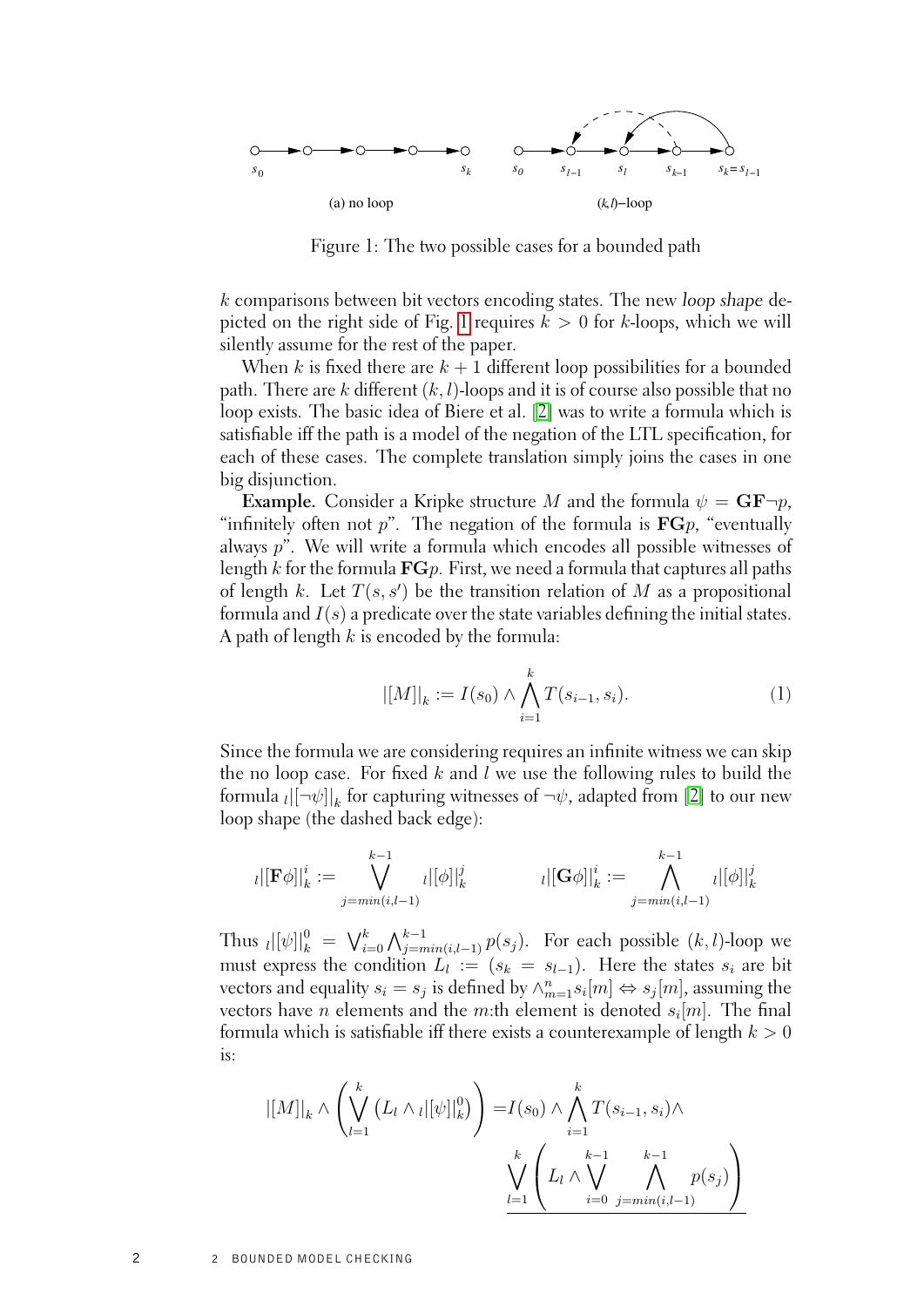

Figure 2: Circuit encoding for the LTL formula  $\mathbf{FG} p$  for  $k = 4$ 

<span id="page-8-0"></span>

| q                |   |                  |   |                  | $\boldsymbol{q}$ |   |   |                  |                  | q                |                  |   |                  |   | q                |
|------------------|---|------------------|---|------------------|------------------|---|---|------------------|------------------|------------------|------------------|---|------------------|---|------------------|
| $\boldsymbol{q}$ |   |                  | D |                  | $\boldsymbol{q}$ |   | n |                  | n                | q                |                  |   |                  | D | q                |
| $\boldsymbol{q}$ |   | $\boldsymbol{p}$ | p |                  | $\boldsymbol{q}$ | D | p | $\boldsymbol{D}$ | $\boldsymbol{p}$ | q                |                  |   | $\boldsymbol{p}$ | D | q                |
| q                | p | $\boldsymbol{v}$ | D | $\boldsymbol{p}$ | q                | n | n | n                | $\boldsymbol{D}$ | a                | $\boldsymbol{v}$ | p | $\boldsymbol{p}$ | n | $\boldsymbol{q}$ |
|                  |   |                  |   | p                | q                |   | D |                  | $\boldsymbol{p}$ | q                | $\boldsymbol{v}$ |   |                  |   |                  |
|                  |   |                  |   | p                | a                |   |   |                  |                  | $\boldsymbol{q}$ | $\boldsymbol{v}$ |   |                  |   |                  |

<span id="page-8-1"></span>Figure 3: Non-linear number of cubes in the translation of  $G(r \to (pUq))$ for  $k = 4$ 

Without sharing the formula is obviously cubic in  $k$ . Let us focus on the LTL part, the big underlined disjunction over  $l = 1, \ldots, k$ . A first level of sharing can be obtained by associating the inner conjunction to the right, resulting in a quadratic DAG representation. Using the same general idea, the inner disjunction can be associated to the left. The overall size becomes linear. As an example see the circuit in Fig. [2](#page-8-0) for  $k = 4$ . It can still be further optimised by applying  $a \vee (a \wedge b) \equiv a$ , which essentially results in removing the middle column of or-gates. However, as has been noted in [\[4\]](#page-19-3), using associativity in synthesis is difficult and in general does not avoid the worst case, which is at least cubic.

As an example for the non-linear behaviour of the original translation [\[2\]](#page-19-1) consider the (E)LTL formula  $G(r \to (pUq))$ . In the result of the translation we focus on propositional subformulas, which represent the translation of the inner temporal operator at all positions  $i = 0, \ldots, k - 1$  and all loop starts  $l = 1, \ldots, k$ . Following Def. 13 in [\[2\]](#page-19-1) these formulas are sum of product forms. Each product is a cube of the predicates  $p$  and  $q$  at various states. In Fig. [3](#page-8-1) we list all cubes that occur as subformulas for  $k = 4$ . Each cube is represented by one row of the four matrices in Fig. [3.](#page-8-1) Each of the matrices collects those cubes where q holds at the same position resp. in the same state.

The number of cubes is at least quadratic in  $k$ . For each position j where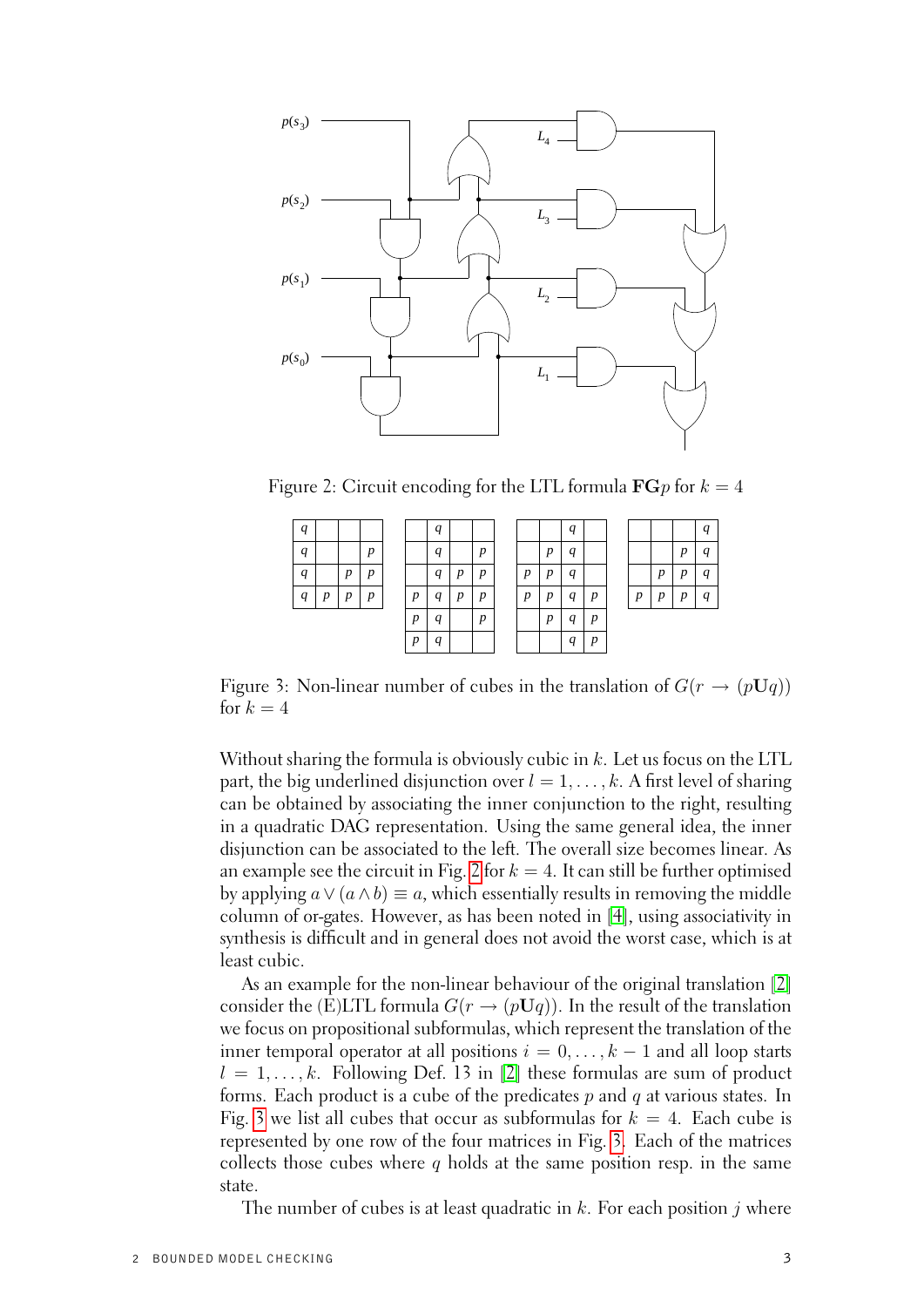$q$  holds, the  $p$  sequences can be shared. Therefore an upper bound on the overall size is  $\mathcal{O}(k^3)$  and not  $\mathcal{O}(k^4)$ . The exact size is hard to calculate, but with  $\Omega(k^2)$  different cubes in the example, the size has a quadratic lower bound as well.

## **2.1 LTL**

<span id="page-9-0"></span>An LTL formula  $\varphi$  is defined over a set of atomic propositions AP. An LTL formula has the following syntax:

- 1.  $\psi \in AP$  is an LTL formula.
- 2. If  $\psi$  and  $\varphi$  are LTL formulae then so are  $\neg \psi$ ,  ${\bf X}\psi$ ,  $\psi{\bf U}\varphi$ ,  $\psi{\bf R}\varphi$ ,  $\psi \wedge \varphi$ , and  $\psi \vee \varphi$ .

The operators are the next-time operator  $X$ , the until operator  $U$ , and its dual the release operator R.

Each formula defines a set of infinite words (models) over  $2^{AP}$ . Let  $\pi \in$  $(2^{AP})^{\omega}$  be an infinite word. We denote the suffix of a word  $\pi = \sigma_0 \sigma_1 \sigma_2 \ldots$ by  $\pi^i = \sigma_i \sigma_{i+1} \sigma_{i+2} \ldots$  where  $\sigma_i \in 2^{AP}$ , and  $\pi_i$  denotes the prefix  $\pi_i =$  $\sigma_0\sigma_1\ldots\sigma_i.$  When a formula  $\psi$  defines a word  $\pi$  at time  $i$  this is denoted  $\pi^i\models$  $\psi$ . The set of infinite words defined by a formula  $\psi$  is  $\{\pi \in (2^{AP})^{\omega} \mid \pi \models \psi\}.$ The relation  $\equiv$  is inductively defined in the following way.

$$
\pi^{i} \models \psi \iff \psi \in \sigma_{i} \text{ for } \psi \in AP.
$$
  
\n
$$
\pi^{i} \models \neg \psi \iff \pi \not\models \psi.
$$
  
\n
$$
\pi^{i} \models \psi \lor \varphi \iff \pi^{i} \models \psi \text{ or } \pi^{i} \models \varphi.
$$
  
\n
$$
\pi^{i} \models \psi \land \varphi \iff \pi^{i} \models \psi \text{ and } \pi^{i} \models \varphi.
$$
  
\n
$$
\pi^{i} \models X\psi \iff \pi^{i+1} \models \psi.
$$
  
\n
$$
\pi^{i} \models \psi \mathbf{U}\varphi \iff \exists n \geq i \text{ such that } \pi^{n} \models \varphi \text{ and } \pi^{j} \models \psi \text{ for all } i \leq j < n.
$$
  
\n
$$
\pi^{i} \models \psi \mathbf{R}\varphi \iff \forall n \geq i, \pi^{n} \models \varphi \text{ or } \pi^{j} \models \psi \text{ for some } i \leq j < n.
$$

If  $\pi^0 \models \psi$  we simply write  $\pi \models \psi$ . This presentation of the semantics is intentionally redundant. The additional operators allow us to transform any formula to a positive normal form. Formulas in positive normal form have negations only in front of atomic propositions. Using the dualities  $\psi \mathbf{U} \varphi \equiv$  $\neg(\neg \psi \mathbf{R} \neg \varphi)$ ,  $\neg \mathbf{X} \psi \equiv \mathbf{X} \neg \psi$  and De Morgan's law, any formula can be transformed without blowup to positive normal form by pushing in the negations. All formulas considered in this paper are assumed to be in positive normal form. We also make use of the standard abbreviations  $\top \equiv p \lor \neg p$  for some arbitrary  $p \in AP$ ,  $\bot \equiv \neg \top$ ,  $\mathbf{F}\psi \equiv \top \mathbf{U}\psi$  ('finally'), and  $\mathbf{G}\psi \equiv \bot \mathbf{R}\psi \equiv \neg \mathbf{F}\neg \psi$ ('globally').

A formula holds in a Kripke structure if all paths of the Kripke structure are accepted by the formula. Formally, a Kripke structure is a tuple  $M =$  $(S, T, s_0, L)$ , where S is a set of states,  $T \subseteq S \times S$  the transition relation,  $s_0 \in S$  the initial state, and  $L : S \to 2^{AP}$  a function labelling all states with atomic propositions. We require that the transition relation is total. A path of the Kripke structure is a sequence of states  $\xi = s_0s_1s_2...$  where  $s_0$  is the initial state and for all  $i \geq 0$  we have that  $(s_i, s_{i+1}) \in T$ . The corresponding word  $\pi$  of a path  $\xi = s_0s_1s_2...$  is  $\pi = L(s_0)L(s_1)L(s_2)...$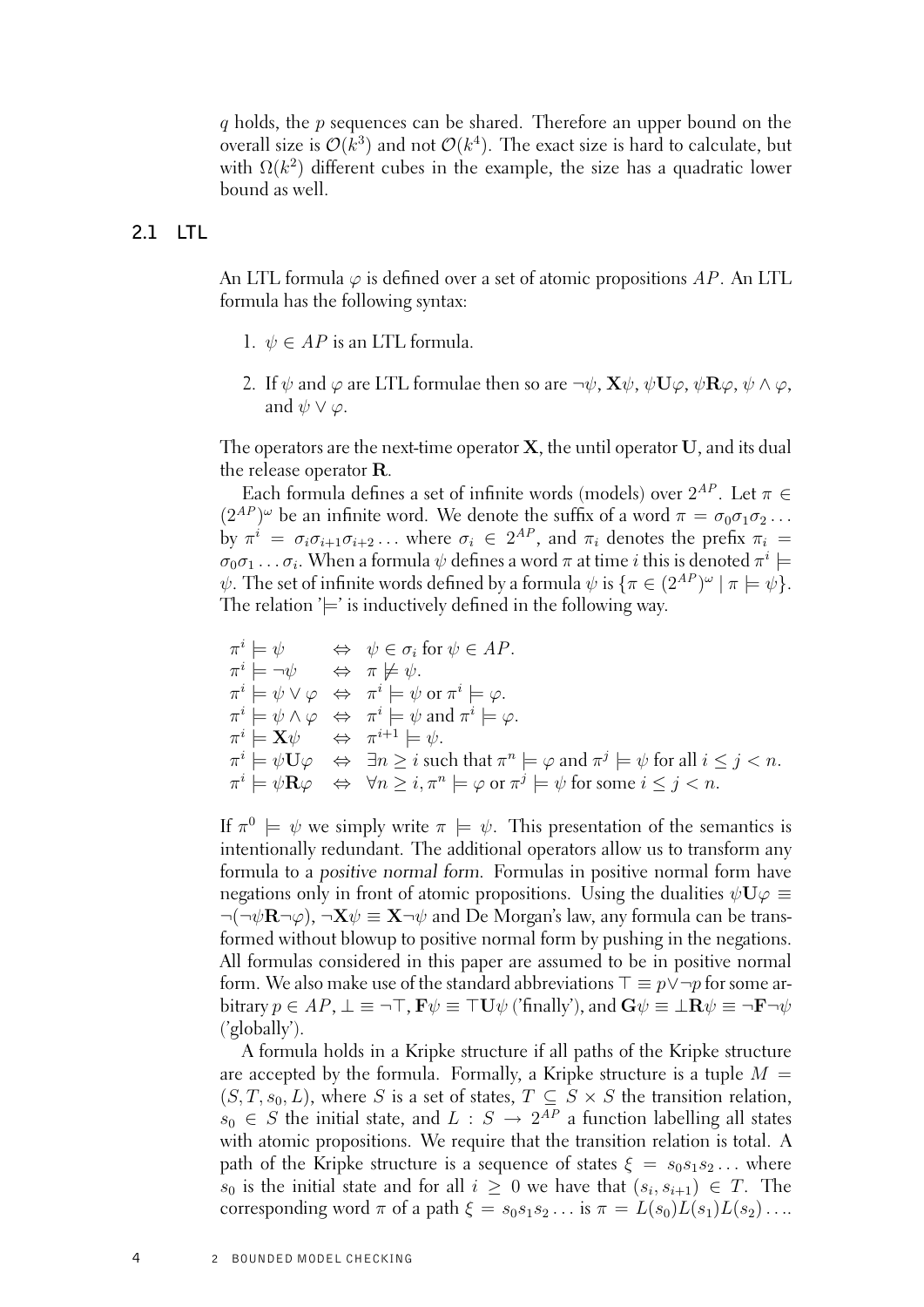We write  $M \models \psi$ , if for all paths  $\xi = s_0 s_1 s_2 \dots$  of M the corresponding word  $\pi$  is defined by  $\psi$ , i.e.  $\pi \models \psi$ .

Bounded model checking uses a bounded semantics of LTL which safely under approximates the normal semantics. It allows us to use a bounded prefix  $\pi_k = s_0 s_1 \dots s_k$  of an infinite path  $\pi$  to check the formula. The semantics does a case split depending on if the infinite  $\pi$  is a k-loop or not. Biere et al. [\[2\]](#page-19-1) have shown that if a formula  $\psi$  is true in the bounded semantics, denoted  $\pi \models_k \psi$ , this implies that  $\pi \models \psi$ . The definition below assumes the formula is in positive normal form.

**Definition 1** ([\[2,](#page-19-1) [9\]](#page-20-2)) Given an infinite path  $\pi$  and bound  $k \in \mathbb{N}$ , a formula  $\psi$  holds in a path  $\pi$  with bound  $k$  iff  $\pi \models^0_k \psi$  where

|  | $\begin{array}{lll} \pi \models_k^i p & \Leftrightarrow & p \in s_i \text{ for } p \in AP \\ \pi \models_k^i \neg p & \Leftrightarrow & p \not\in s_i \text{ for } p \in AP \end{array}$                                                                                                                                                                         |                        |
|--|------------------------------------------------------------------------------------------------------------------------------------------------------------------------------------------------------------------------------------------------------------------------------------------------------------------------------------------------------------------|------------------------|
|  | $\begin{array}{lll} \pi \models_k^i \psi_1 \wedge \psi_2 & \Leftrightarrow & \pi \models_k^i \psi_1 \text{ and } \pi \models_k^i \psi_2 \\ \pi \models_k^i \psi_1 \vee \psi_2 & \Leftrightarrow & \pi \models_k^i \psi_1 \text{ or } \pi \models_k^i \psi_2 \end{array}$                                                                                         |                        |
|  | $\pi \models^i_k \mathbf{X} \psi \qquad \Leftrightarrow \begin{cases} \pi \models^{i+1}_k \psi & \pi \text{ is a } k\text{-loop} \\ \pi \models^{i+1}_k \psi \land (i < k) & \text{otherwise} \end{cases}$                                                                                                                                                       |                        |
|  | $\pi \models^i_k \psi_1 \mathbf{U} \psi_2 \quad \Leftrightarrow \begin{cases} \exists j \geq i : \pi \models^j_k \psi_2 \land \forall n, i \leq n < j : \pi \models^n_k \psi_1 \\ \exists j, i \leq j \leq k : \pi \models^j_k \psi_2 \land \forall n, i \leq n < j : \pi \models^n_k \psi_1 \end{cases}$                                                        | $k$ -loop<br>otherwise |
|  | $\pi \models^i_k \psi_1 \mathbf{R} \psi_2 \quad \Leftrightarrow \begin{cases} \forall j \geq i : \pi \not \models^j_k \psi_2 \implies \exists n, i \leq n < j : \pi \models^n_k \psi_1 \qquad k\text{-loop} \\ \exists j, i \leq j \leq k : \pi \models^j_k \psi_1 \land \forall n, i \leq n \leq j : \pi \models^n_k \psi_2 \quad \text{otherwise} \end{cases}$ |                        |

## 3 A NEW TRANSLATION

<span id="page-10-0"></span>Our new translation takes advantage of the fact that for lasso-shaped Kripke structures the semantics of LTL and CTL coincide [\[15,](#page-20-3) [19\]](#page-20-4). The intuition is that when each state has one successor (i.e. the path is lasso-shaped) the semantics of the path quantifiers  $A$  and  $E$  of CTL agree. An LTL formula can therefore be evaluated in a lasso-shaped Kripke structure by a CTL model checker by prefixing each temporal operator by an E path quantifier [\[19\]](#page-20-4), which results in a CTL formula.<sup>[1](#page-10-1)</sup> We can thus use the fixpoint characterisation of CTL model checking as a starting point for our translation. The new translation also separates the concern of if the path has a  $(k, l)$ -loop from the semantics to an independent part of the translation.

The intuition behind our translation is the following. Following [\[2\]](#page-19-1), we generate a propositional formula which generates all paths of length k. A part is added to the translation which makes a choice between the following possibilities. Either (a) there is no loop, or (b) there is a loop, i.e. a state  $s_{l-1}$  such that  $s_k = s_{l-1}$  for some index  $1 \leq l \leq k$ . The choice and additional constraints under which the choice can be made are implemented as follows. Fresh variables  $l_i$ , which do not depend on the state variables in any way, are introduced with appropriate constraints such that if  $l_i$  is true then  $s_{i-1} = s_k$ . We allow at most one  $l_i$  to be true in a satisfying truth assignment. This results in a lasso-shaped Kripke structure or a simple finite path if no  $l_i$  is

<span id="page-10-1"></span><sup>&</sup>lt;sup>1</sup>Naturally, we could also use the **A** path quantifier.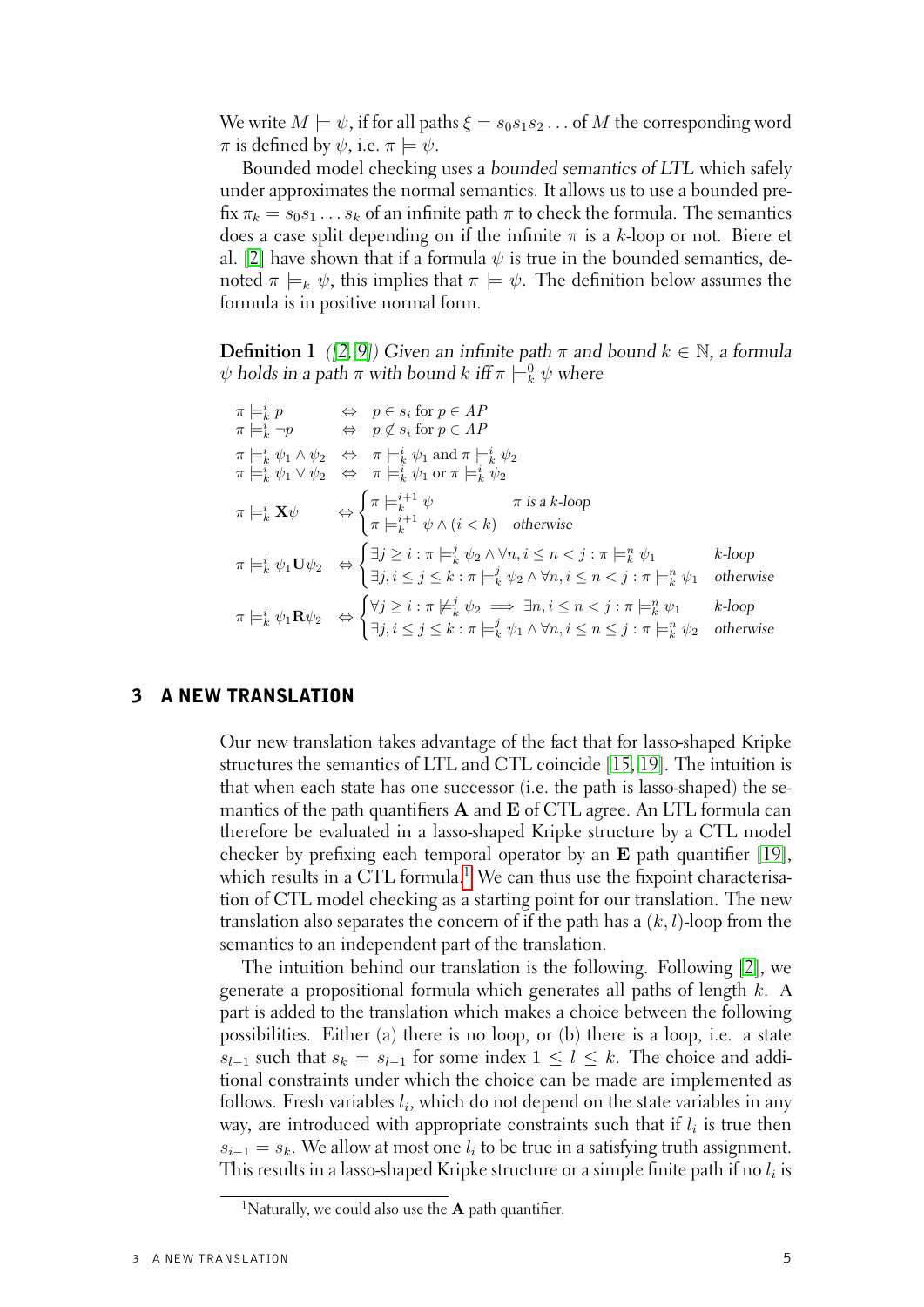true. Allowing simple finite paths is an optimisation and does not affect correctness, but can in some cases (formulas with safety-counterexamples) result in shorter counterexamples. Model checking is accomplished by generating propositional formulas to evaluate the greatest and least fixpoints as required by the implicit CTL formula.

Let M be the Kripke structure of the system and  $T(s, s')$  the symbolic transition relation. We consider an unrolling of states  $s_0s_1 \ldots s_k$ . Each  $s_i$ is a vector of state variables. The unrolling is obtained by equation [\(1\)](#page-7-1). We require that the Kripke structure is lasso-shaped or a finite path. The variables  $l_i$  can seen as selecting one (or possibly none) of the possible  $(k, l)$ -loops. This is accomplished by the following constraints.

$$
\begin{aligned} |[LoopConstraints]|_k &\Leftrightarrow Loop_k \wedge AtMostOne_k \\ Loop_k &\Leftrightarrow \bigwedge_{i=1}^k (l_i \Rightarrow (s_{i-1} = s_k)) \\ AtMostOne_k &\Leftrightarrow \bigwedge_{i=1}^k (SmallerExists_i \Rightarrow \neg l_i) \\ SmallerExists_1 &\Leftrightarrow \bot \\ SmallerExists_{i+1} &\Leftrightarrow SmallerExists_i \vee l_i, \text{ where } 0 < i \leq k \end{aligned}
$$

In contrast to [\[2\]](#page-19-1), our definitions also allow the no loop case even if the path has a  $(k, l)$ -loop.

The until operator  $\mathbf{E}(\psi_1 \mathbf{U} \psi_2)$  can be evaluated by computing the least fixed point  $\mathbf{E}(\psi_1 \mathbf{U} \psi_2) = \mu Z \psi_2 \vee (\psi_1 \wedge \mathbf{EX} Z)$  (see e.g. [\[5\]](#page-19-4)) while the release operator  $\mathbf{E}(\psi_1 \mathbf{R} \psi_2)$  can be evaluated by computing the greatest fixpoint  $\mathbf{E}(\psi_1 \mathbf{R} \psi_2) = \nu Z \psi_2 \wedge (\psi_1 \vee \mathbf{EX} Z)$ . The fixpoints are evaluated by first computing an approximation  $\left<\left<\cdot\right>\right>_{i}$  for each state and subformula. After this the results of the approximation are used to compute the final result  $\left|\left[\cdot\right]\right|_i$ . We evaluate the fixpoints for  $s_i$  where  $0 \le i \le k+1$ . The last case  $k+1$  is added to make the connections to fixpoints easier to see from the translation.

| $:=$                                                                      | $i \leq k$                                                                                                                                                                                                                | $i=k+1$                                                                                            |
|---------------------------------------------------------------------------|---------------------------------------------------------------------------------------------------------------------------------------------------------------------------------------------------------------------------|----------------------------------------------------------------------------------------------------|
| $ [p] _i$                                                                 | $p_i$                                                                                                                                                                                                                     | $\bigvee_{j=1}^k (l_j \wedge p_j)$                                                                 |
| $\left  \left[ \neg p \right] \right _i$                                  | $\neg p_i$                                                                                                                                                                                                                | $\bigvee_{j=1}^k (l_j \wedge \neg p_j)$                                                            |
| $\left\Vert \mathbf{X}\psi\right\Vert _{i}$                               | $\left\vert [\psi]\right\vert_{i+1}$                                                                                                                                                                                      | $\bigvee_{j=1}^{k} (l_j \wedge  [\psi] _{j+1})$                                                    |
| $\left\vert\left\vert \psi\mathbf{U}\varphi\right\vert\right\vert_{i}$    | $\left\lbrack\left\lbrack\varphi\right\rbrack\right\rbrack_i\vee\left(\left\lbrack\left\lbrack\psi\right\rbrack\right\rbrack_i\wedge\left\lbrack\left\lbrack\psi\mathbf{U}\varphi\right\rbrack\right\rbrack_{i+1}\right)$ | $\bigvee_{j=1}^k \big( l_j \wedge \langle\langle \psi \mathbf{U} \varphi \rangle\rangle_j \big)$   |
| $\left\vert \left\vert \psi\mathbf{R}\varphi\right\vert \right\vert _{i}$ | $\left\vert\left[\varphi\right]\right\vert_{i}\wedge\left(\left\vert\left[\psi\right]\right\vert_{i}\vee\left\vert\left[\psi\mathbf{R}\varphi\right]\right\vert_{i+1}\right)$                                             | $\bigvee_{j=1}^k \big( l_j \wedge \langle \langle \psi \mathbf{R} \varphi \rangle \rangle_j \big)$ |
| $\langle\langle\psi\mathbf{U}\varphi\rangle\rangle_i$                     | $ [\varphi] _i \vee ( [\psi] _i \wedge \langle \langle \psi \mathbf{U} \varphi \rangle \rangle_{i+1})$                                                                                                                    |                                                                                                    |
| $\langle\langle \psi {\bf R} \varphi \rangle\rangle_i$                    | $\left\vert [\varphi]\right\vert _{i}\wedge\left(\vert [\psi]\right\vert _{i}\vee\left\langle \left\langle \psi\mathbf{R}\varphi\right\rangle \right\rangle _{i+1}\right)$                                                |                                                                                                    |

The auxiliary translation  $\langle \langle \cdot \rangle \rangle$  which computes the approximations for the fixpoints is defined in the last two rows.

Let us consider the case  $\psi = \psi_1 \mathbf{R} \psi_2$ . We initialise  $\langle \langle \psi \rangle \rangle_{k+1}$  to true since we are approximating a greatest fixpoint. When  $0 \leq i \leq k$ , the auxiliary translation  $\langle\langle\psi\rangle\rangle_{i}$  is the normal fixpoint definition of the release operator. The computed approximation of the fixpoint  $\langle\langle\psi\rangle\rangle$  is used to initialise  $\left\vert \left[ \psi\right] \right\vert_{k+1}$  with the value of  $\langle\langle\psi\rangle\rangle_{l}$  (this value is in fact exact), the successor of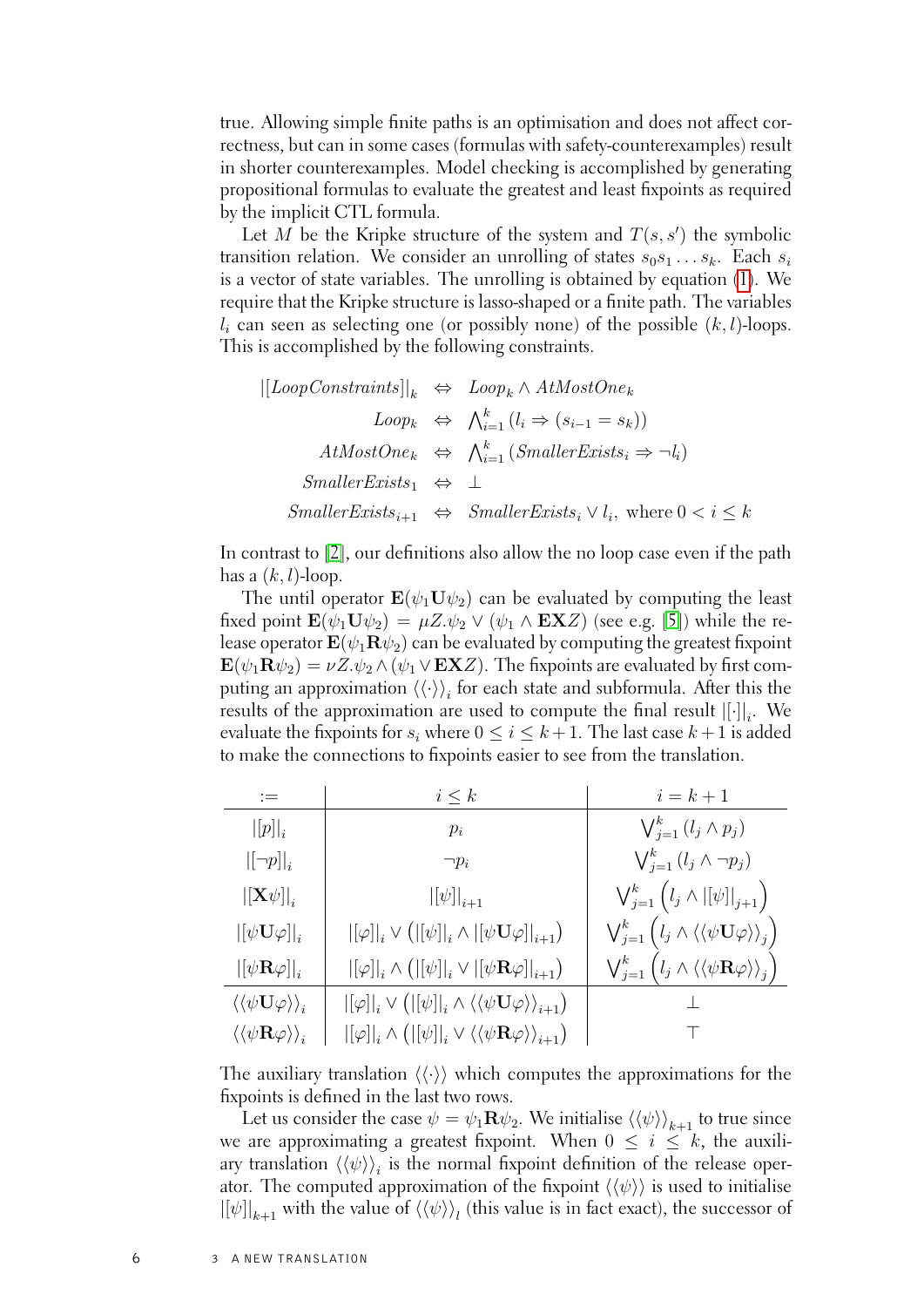$s_k$ , when we are dealing with a  $(k, l)$ -loop. Finally,  $|[\psi]|_i$ , where  $0 \le i \le k$ , computes the accurate values for each state  $s_i$ , again using the standard fixpoint characterisation of release.

Given a Kripke structure M, an LTL formula  $\psi$ , and a bound k, the complete encoding as a propositional formula is given by  $[[M, \psi, k]].$ 

 $|[M,\psi,k]|=|[M]|_k\wedge|[LoopConstraints]|_k\wedge|[{\psi}]|_0$ 

<span id="page-12-0"></span>**Theorem 1** Given a finite Kripke structure M, a bound  $k \in \mathbb{N}$  and an LTL formula  $\psi$ , M has a path  $\pi$  with  $\pi \models_k \psi$  iff  $[[M, \psi, k]]$  is satisfiable.

#### **Proof:**

The proof sketch follows the argument at the beginning of this Section. For both directions we can assume that  $\pi$  is given and is a path of M. Further assume that  $\pi$  is a  $(k, l)$  loop. The other case is obvious from the definitions. The bounded semantics on a  $(k, l)$  loop coincides with the unbounded semantics. What remains to be proven is that the LTL part of the translation when partially instantiated with  $\pi$  is satisfiable iff  $\pi \models \psi$ .

Instead of checking whether  $\psi$  holds along  $\pi$  we check the corresponding CTL formula  $\psi'$  on  $\pi$  interpreted as a Kripke structure itself. The CTL formula  $\psi'$  is obtained from  $\psi$  by prefixing every temporal operator with the existential path quantifier E. The ECTL formula  $\psi'$  can be translated into an alternation free formula of the modal mu-calculus, which in turn can be transformed into a set of mutual recursive boolean equations with fixpoint semantics as in [\[7\]](#page-20-5). The event-driven linear fix point algorithm of [\[7\]](#page-20-5) is then reformulated symbolically as a non-recursive boolean equation system, which is equivalent to our definition of  $[[\cdot]]$ .

As in Theorem 9 of [\[2\]](#page-19-1) we can lift our Theorem [1](#page-12-0) to the unbounded semantics. An upper bound on k would then be of the order  $\mathcal{O}(|\psi| \cdot |M| \cdot$  $2^{|\psi|}$ ). This is easy to show using the automata-theoretic approach to model checking [\[21,](#page-21-0) [16,](#page-20-6) [20\]](#page-21-1). However, our main result is the following:

**Theorem 2**  $|[M, \psi, k]|$  seen as Boolean circuit is linear in  $|T|$ ,  $|\psi|$ , and k. More precisely, it is of the size  $\mathcal{O}(|I| + ((|T| + |\psi|) \cdot k))$ , where |I| and |T| are the sizes of the initial state predicate and the transition relation seen as Boolean circuits, respectively.[2](#page-12-1)

## **Proof:**

Obviously the translation of  $Loop Constraints_k$  is linear w.r.t.  $k$ , since both *Loop<sub>k</sub>* and  $AtMostOne_k$  loop once over k. We will argue the linearity of [[·]] using the until-case, as it is the most complex. For each  $0 \le i \le k$ , the translation adds a constant number of constraints. The case  $i = k + 1$  adds k constraints that refer to  $\langle\langle \mathbf{U}\rangle\rangle_i$ . This does not result in a quadratic formula, even though  $\braket{\langle \mathbf{U}\rangle}_i$  is linear, because  $\braket{\langle \mathbf{U}\rangle}_i$  can clearly be shared between the constraints. Linearity of  $\langle\langle\mathbf{U}\rangle\rangle_i$  is obvious as only a constant number of constraints are added for each  $0 \le i \le k+1$ .

<span id="page-12-1"></span><sup>&</sup>lt;sup>2</sup> This bound applies to both to the number of gates and the number of wire connections between the gates of the Boolean circuit in question.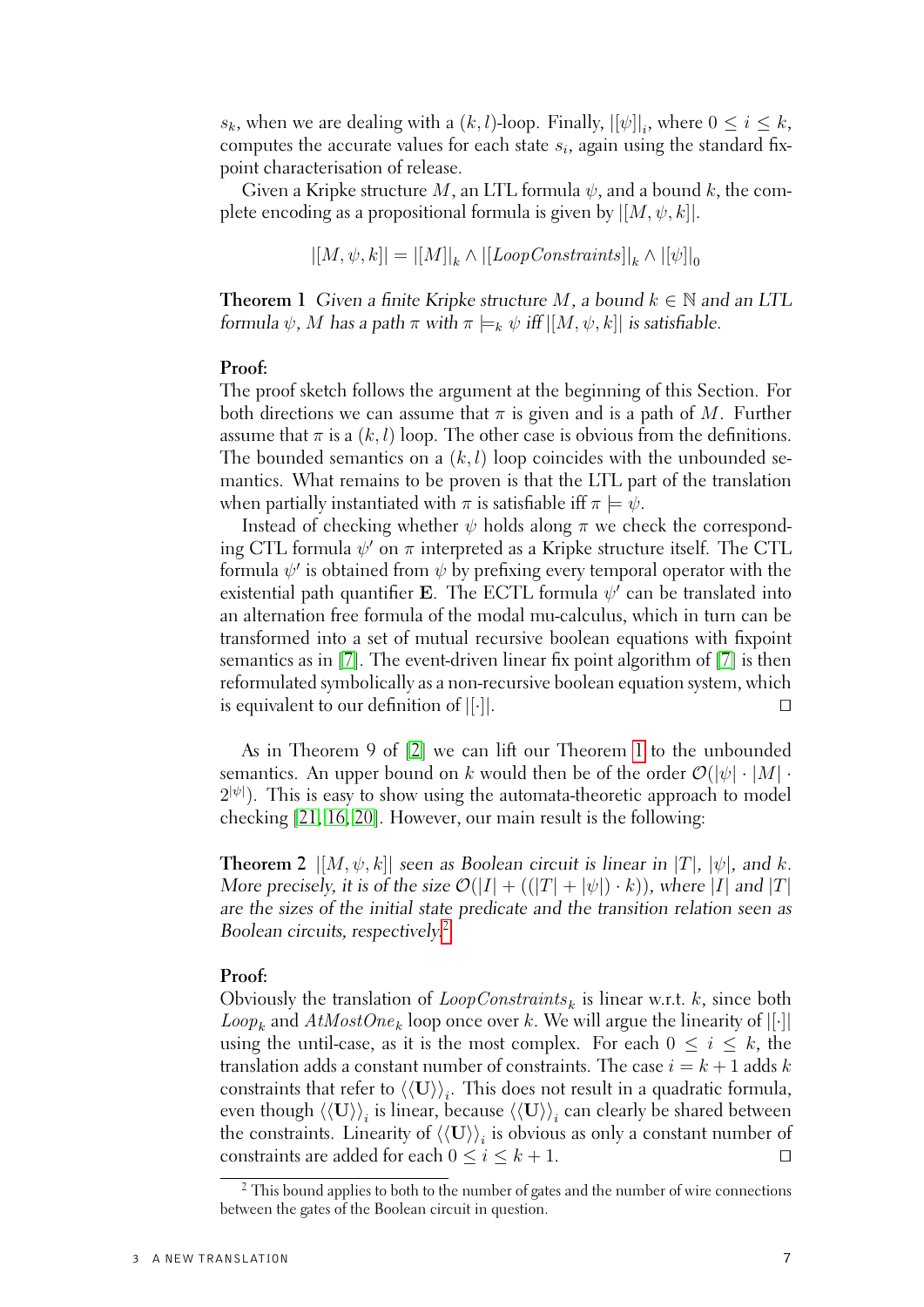#### **3.1 Optimising the Translation**

<span id="page-13-0"></span>A simple way to optimise the translation is to introduce special translations for certain derived operators. We have developed special translations for  ${\bf G}\psi$ ,  ${\bf F}\psi$ ,  ${\bf G}{\bf F}\psi$  and  ${\bf FG}\psi$ . These formulas have similarities which can also be seen in the way they share translations in the case  $i = k + 1$ . Note that the translations of  $\left|\left[\mathbf{G}\mathbf{F}\psi\right]\right|_i$  and  $\left|\left[\mathbf{F}\mathbf{G}\psi\right]\right|_i$  are only dependent on the case  $i = k + 1$  since the semantics of the formulas only places requirements on states inside the loop.

|                                                                            | $i \leq k$                                                                                                          | $i = k + 1$                                                                                                             |
|----------------------------------------------------------------------------|---------------------------------------------------------------------------------------------------------------------|-------------------------------------------------------------------------------------------------------------------------|
| $\left\Vert \left[ \mathbf{G}\psi\right] \right\Vert _{i}$                 | $\left\lvert\left[\varphi\right]\right\rvert_i \wedge \left\lvert\left[\mathbf{G} \psi\right]\right\rvert_{i+1}$    | $\bigvee_{j=1}^k \Big(l_j \wedge \langle\langle \mathbf{G} \psi \rangle\rangle_j\Big)$                                  |
| $\left\Vert \left[\mathbf{F}\psi\right]\right\Vert _{i}$                   | $\left  \left[ \varphi \right] \right  _{i}\vee \left  \left[ \mathbf{F}\psi \right] \right  _{i+1}$                | $\bigvee_{j=1}^k \big( l_j \wedge \langle \langle \mathbf{F} \psi \rangle \rangle_j \big)$                              |
| $\left \left[\mathbf{G}\mathbf{F}\psi\right]\right _i$                     | $\left\vert\left[\mathbf{G}\mathbf{F}\psi\right]\right\vert_{k+1}$                                                  | $\bigvee_{j=1}^{k} \left(l_{j} \wedge \left\langle \left\langle \mathbf{F} \psi \right\rangle \right\rangle_{j}\right)$ |
| $\left\Vert \mathbf{FG}\psi \right\Vert _{i}$                              | $ [\mathbf{FG}\psi] _{k+1}$                                                                                         | $\bigvee_{j=1}^{k}\Big( l_{j}\wedge\langle\langle\mathbf{G\psi}\rangle\rangle_{j}\Big)$                                 |
| $\langle\langle \mathbf{G}\psi\rangle\rangle_i$                            | $\left \left[\varphi\right]\right _i \wedge \left\langle\left\langle\mathbf{G\psi}\right\rangle\right\rangle_{i+1}$ |                                                                                                                         |
| $\left\langle \left\langle \mathrm{F}\psi\right\rangle \right\rangle _{i}$ | $\left \left[\varphi\right]\right _i \vee \left\langle\left\langle \mathbf{F} \psi\right\rangle\right\rangle_{i+1}$ |                                                                                                                         |

The translations for the above derived operators can be further optimised at the cost of introducing  $k+1$  additional variables. However, the new variables are functionally dependent on the variables  $l_i$  and are shared by all subformulas using them. The variables  $InLoop_j$ , where  $0 < j \le k$ , express the fact that the state  $s_j$  is in the loop selected by the  $l_i$  variables. Additionally, we introduce the variable *LoopExists* which is true iff the path  $s_0s_1 \ldots s_k$  has a  $(k, l)$ -loop. In other words, *LoopExists* is false iff  $\pi_k$  is treated as a simple path without a loop. This is encoded by the following definitions.

```
InLoop<sub>i+1</sub> ⇔ InLoop<sub>i</sub> \vee l<sub>i+1</sub> for 0 < i < k
    InLoop_1 \Leftrightarrow l_1Loop{{}Exists} \Leftrightarrow InLoop_k
```
With the  $InLoop_i$  variables we can eliminate the need for the auxiliary translation  $\langle \langle \cdot \rangle \rangle$  for the derived operators. This simplifies the translation in most cases. The change in the translation is small as only the case  $i = k + 1$ changes. Sharing also occurs between the translation for different operators as the translations for  $\mathbf{G}\psi$  and  $\mathbf{F}\mathbf{G}\psi$ , and for  $\mathbf{F}\psi$  and  $\mathbf{G}\mathbf{F}\psi$  are the same.

$$
\begin{aligned}\n\left\| \left[ \mathbf{G} \psi \right] \right\|_{k+1} &= \left\| \left[ \mathbf{F} \mathbf{G} \psi \right] \right\|_{k+1} &= LoopExists \wedge \bigwedge_{i=1}^{k} \left( \neg InLoop_{i} \vee \left| [\psi] \right|_{i} \right) \\
\left\| \left[ \mathbf{F} \psi \right] \right\|_{k+1} &= \left| \left[ \mathbf{G} \mathbf{F} \psi \right] \right|_{k+1} &= \left| \bigvee_{i=1}^{k} \left( InLoop_{i} \wedge \left| [\psi] \right|_{i} \right)\n\end{aligned}
$$

## **3.2 Fairness**

<span id="page-13-1"></span>In many cases we wish to restrict the possible executions of the system to disallow executions which are unrealistic or impossible in the physical system. The standard way is to add fairness constraints to the model in order to only obtain interesting counterexamples.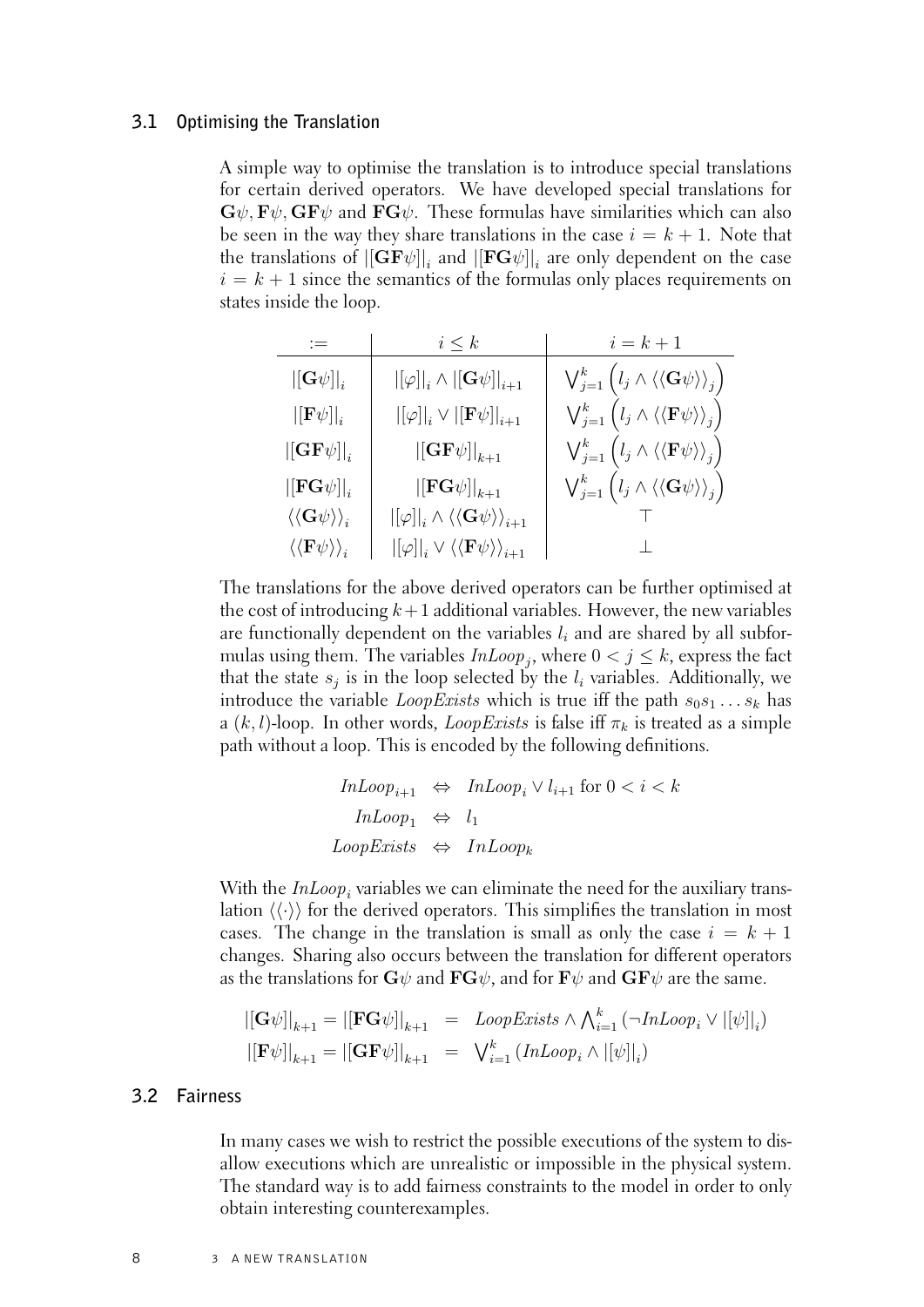There are a few well-known notions of fairness. Justice (weak fairness) requires that certain conditions are true infinitely often. Compassion (strong fairness) requires that if certain conditions are true infinitely often then certain other conditions must also hold infinitely often.

Let  $\{J_1, \ldots, J_i\}$  be a set of Boolean predicates over the state variables which define the conditions that should be true infinitely often. Justice can then be expressed as the LTL formula

$$
\mathcal{J} = \bigwedge_{i=1}^j \mathbf{G} \mathbf{F} J_i.
$$

Similarly, compassion can be expressed as an LTL formula. A set of pairs of Boolean predicates  $\{(L_1, U_1), \ldots, (L_c, U_c)\}\$  over the state variables define the compassion sets. Compassion is defined by the formula

$$
\mathcal{C} = \bigwedge_{i=1}^c (\mathbf{GFL}_i \Rightarrow \mathbf{GFU}_i).
$$

We include the fairness constraints in the specification. Thus, instead of model checking the formula  $\psi$ , we check the formula  $\mathcal{J} \wedge \mathcal{C} \rightarrow \psi$ . Since our propositional encoding of LTL formulas is linear, our overhead for handling fairness is linear in the number of fairness constraints.

## 4 RELATED WORK

<span id="page-14-0"></span>This work can be seen as a continuation of the work done in [\[11\]](#page-20-7). There the bounded model checking problem for LTL is translated into the problem of finding a stable model of a normal logic program (another NP-complete problem, see references in [\[11\]](#page-20-7)) of essentially (modulo a constant) the same size as the translation presented here. The main differences to that work are the following. (i) The translation of [\[11\]](#page-20-7) uses the close correspondence between the stable model semantics with the notion of a least fixpoint of a set of Boolean equations. The "formula variable dependency graphs" of the translation of [\[11\]](#page-20-7) are in fact cyclic, while in this work they are acyclic. Seeing the translation of [\[11\]](#page-20-7) as a propositional formula would result in a translation which is not sound. By using the correspondence between least fixpoints and stable models the translation for until and release formulas in [\[11\]](#page-20-7) do not require the auxiliary translations  $\langle\langle\cdot\rangle\rangle$ . Thus the translation of [\[11\]](#page-20-7) had to be significantly changed in order to use SAT. Additionally, the best known automatic translation of the stable model problem to SAT is non-linear [\[13\]](#page-20-8). (ii) The translation in [\[11\]](#page-20-7) employs a different system modelling formalism, which allows for partial order semantics based optimisations. (iii) Moreover, the translation in [\[11\]](#page-20-7) also allows for deadlocking systems with LTL interpreted over finite paths in the case of a deadlock, a feature left for further work in this paper. (iv) Finally, the implementation presented in this work is new, and based on the NuSMV2 [\[3\]](#page-19-5) system.

Others have also considered the problem of improving the BMC encoding [\[4,](#page-19-3) [9,](#page-20-2) [6\]](#page-19-2). Cimatti et al. [\[4\]](#page-19-3) analyse the original encoding [\[2\]](#page-19-1) and suggest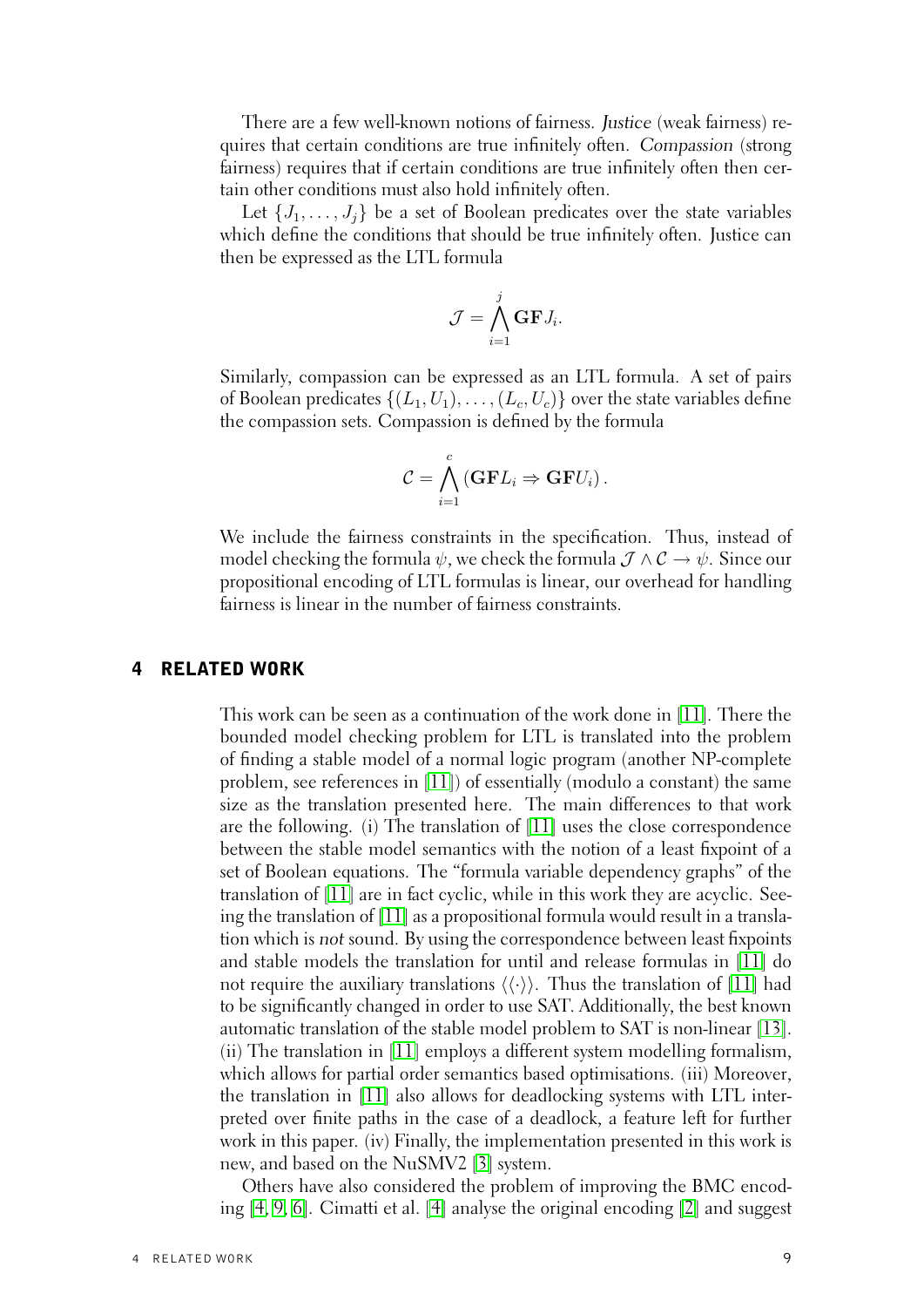several optimisations. For instance, they propose a linear encoding for formulas of the form  $\mathbf{G}\mathbf{F}p$ . Their translation is, however, not linear in general. Frisch et al. [\[9\]](#page-20-2) approach the translation problem by using a normal form of LTL and take advantage of the properties of the normal form. Their procedure modifies the original model and is similar to symbolic tableau-style approaches for LTL model checking. According to their experiments their approach produces smaller encodings than [\[4\]](#page-19-3). However, their encoding is also non-linear in the general case. The non-linearity occurs at least in those cases when model checking a formula  $\psi$  such that after converting  $\neg \psi$  to positive normal form it contains until or finally operators. Closest to their method is the so called semantic translation for BMC [\[8,](#page-20-9) [6\]](#page-19-2). The method follows closely the standard automata theoretic approach to model checking and creates a product system  $M \times B_{\neg \psi}$ , where  $B_{\neg \psi}$  is a Büchi automaton representing the negation of the property. The existence of a counterexample is demonstrated by finding a fair loop in the product system. Since only fair loops are accepted the method does not find counterexamples without a loop. This is the main drawback of the method, and is something which could be improved upon in the future. The greatest advantage of the method is that it can leverage the significant amount of research which has been invested in improving the efficiency of LTL to Büchi automata translators. The translation results in a linear number of variables but a quadratic number clauses because of the way fairness is handled. Naturally, the semantic translation could also be improved to linear by e.g. using the translation presented in this work or that of [\[4\]](#page-19-3). Furthermore, the approach used in the experiments of [\[6\]](#page-19-2) results in a translation which is exponential in the LTL formula length as the Wring system used produces explicit state Büchi automata instead of symbolic ones.

Many researchers have also investigated improving SAT solver efficiency. Strichman [\[18\]](#page-20-0) uses the special properties of the formula  $G_p$  to improve solver efficiency of BMC problems. As most safety properties can be reduced to checking invariants, the methods introduced are applicable for safety properties in general. Gupta et al. [\[10\]](#page-20-10) use BDD model checking runs for training the solvers to achieve better performance.

## 5 EXPERIMENTS

<span id="page-15-0"></span>In order to evaluate the practical impact of our new linear translation we have performed two series of experiments. The first series of experiments evaluates the performance of the encoding on random formulae in small random Kripke structures, while the second series of experiments benchmarks the performance on real-life examples. Our implementation is compared against two bounded LTL model checking algorithms. Firstly we compare against the standard NuSMV encoding [\[3\]](#page-19-5), which includes many of the optimisations of [\[4\]](#page-19-3). We also compare against the encoding of [\[9\]](#page-20-2) which we will call Fixpoint. We do not compare against the SNF encoding also available in [\[9\]](#page-20-2) since generally the Fixpoint encoding performs better than SNF. In order to make all other implementation differences as small as possible, all of the encodings were benchmarked on top of the NuSMV version of D. Sheridan [\[9\]](#page-20-2)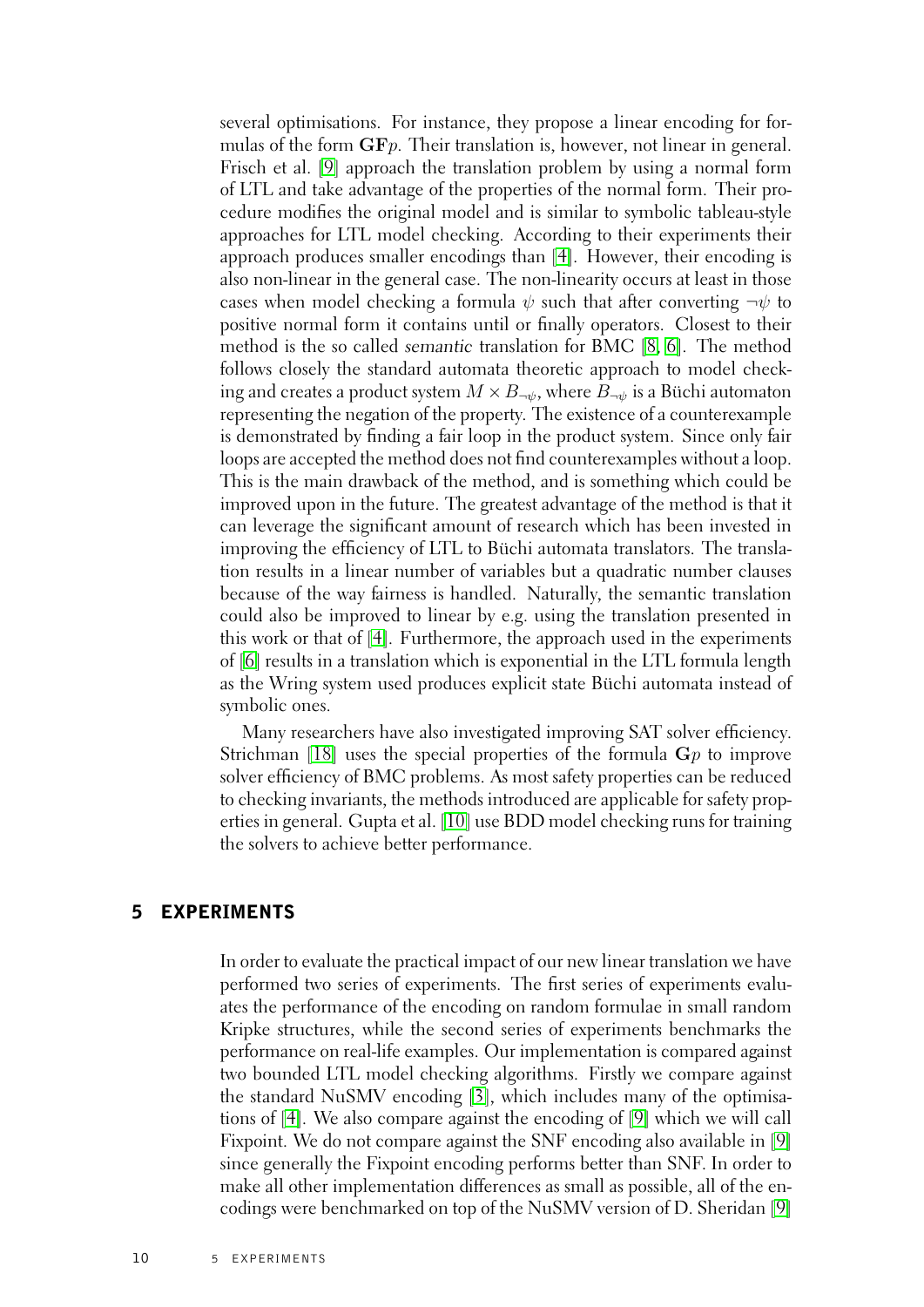(obtained from his homepage on 18th of March 2004) which contains several BMC related optimisations not included in the standard NuSMV 2.1 distribution. We expect that benchmarking the implementations on top of NuSMV 2.1 would result in larger running times for all the implementations in question at least in the random Kripke structures benchmark. It should be noted that the compact CNF conversion [\[12\]](#page-20-11) option of the tool was disabled.

In the first series of experiments we generated small random Kripke structures and random formulae using techniques from [\[19\]](#page-20-4). The experiments give us some sense of how the implementations scale when the bound or the size of the formula is increased. To demonstrate the cases where the nonlinearity of the Fixpoint translation occurs we generated formulas  $\neg \psi$  which in positive normal form contains a larger percentage of finally and until operators than other temporal operators. For each formula size we generate 40 formulas, which we then model check by forcing the model checker to look for counterexamples which are of exactly the length specified by the bound. The random Kripke structures we use contain 30 states and one weak fairness constraint which holds in two randomly selected states. We measure the time used to solve the SAT instance and the number clauses and variables in the instance.

When benchmarking against NuSMV default translation we varied the size of the formula from 3 to 10. For each formula size we let the bound grow up to  $k = 30$ .

When benchmarking against Fixpoint translation we were able to increase both the bounds used and the formula sizes to better demonstrate the differences between the two translations. We varied the size of the formula from 3 to 14. For each formula size we let the bound grow up to  $k = 50$ .

In Figures [4](#page-17-0) and [5](#page-17-1) there are nine plots in each figure which depict the results from tests with random formulae of the new translation against NuSMV and Fixpoint, respectively. The three top plots show the average time, average number of clauses, and average number of variables for each formula size over all bounds. In the second row the we have computed the same measures when averaged for each bound over all formula sizes. The last row shows the averages when the size of formula is fixed at ten. The plots clearly show the non-linearity of the competing translations [\[4,](#page-19-3) [9\]](#page-20-2) with respect to the bound. Something the plots do not show is time for generating the problems. Our experience is that the new implementation and Fixpoint generated the Boolean formulas almost instantaneously while for the NuSMV encoding there were cases where generation time dominated. In fact, a couple of NuSMV data points had to be omitted from the averages due to the fact that the generation of the SAT instance took several hours.

In the second series of experiments we used real-life examples. As specifications we favoured longer formulas since all implementations can translate simple formulas linearly. The models we used were a model of the alternating bit protocol (abp), a distributed mutual exclusion algorithm (dme), a bounded resource protocol (brp), a model of a pci bus (pci), and a model of a 16-bit shift register (srg16). The results for the real-life examples are summarised in Table [1.](#page-18-2) We measured the number of variables, cumulative number of clauses and the time used to verify formulas for the reported maximum bound. For the real-life examples, Fixpoint or the new translation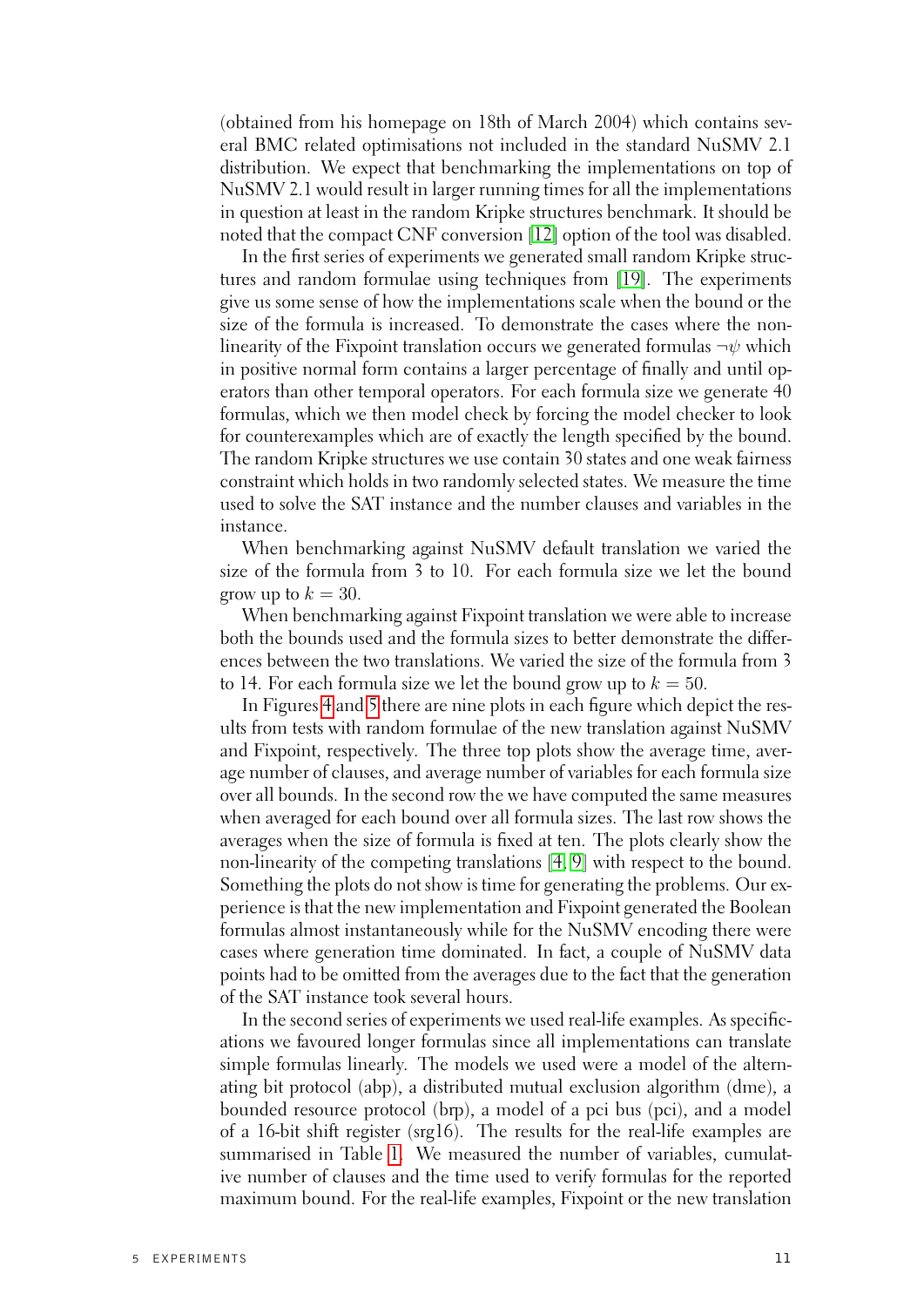

<span id="page-17-0"></span>Figure 4: Plots for NuSMV and New, averages over random formulae



<span id="page-17-1"></span>Figure 5: Plots for Fixpoint and New, averages over random formulae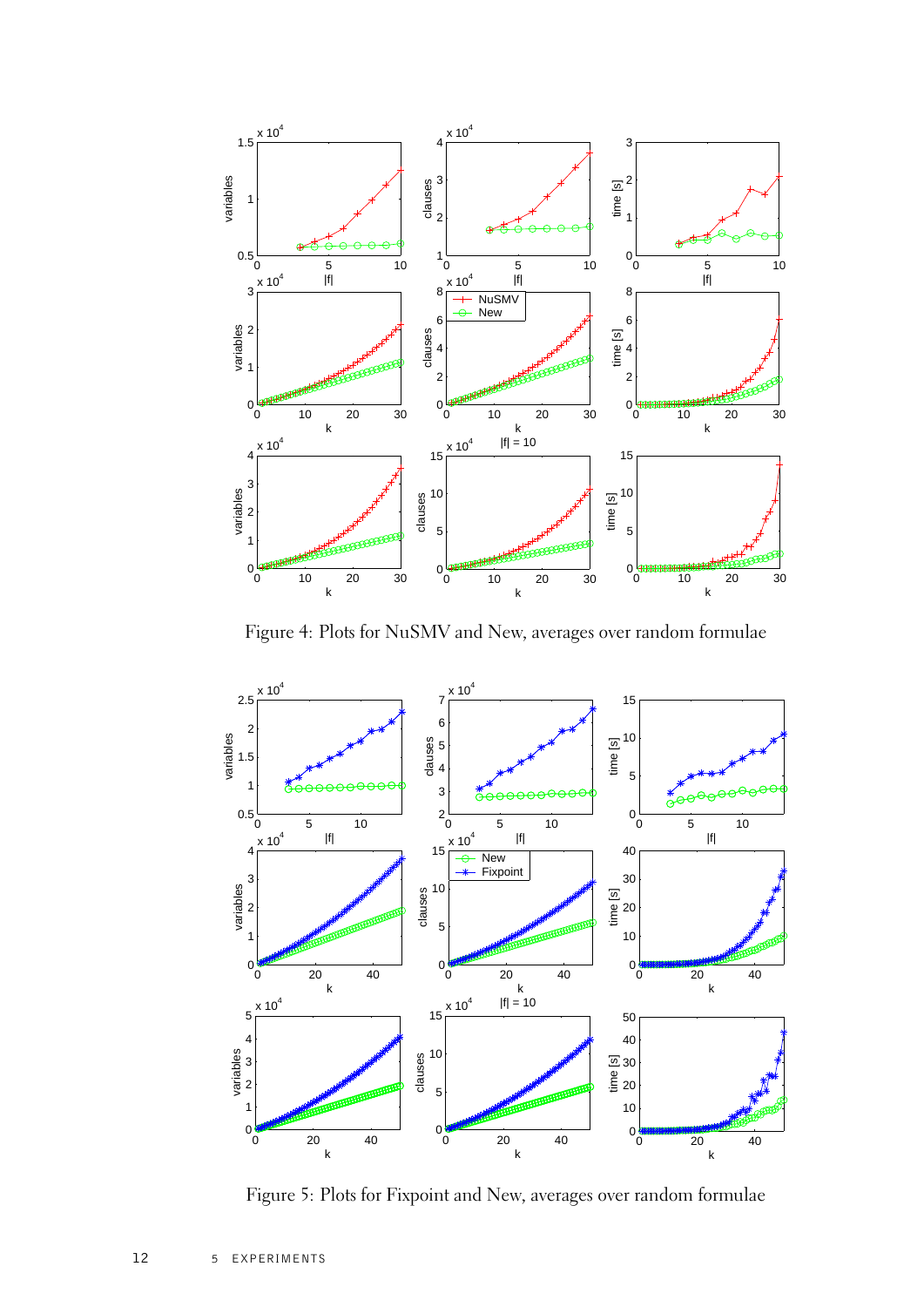| Model | $\mathbf{k}$ |         | <b>NuSMV</b> |       |         | Fixpoint |       | <b>New</b> |         |       |
|-------|--------------|---------|--------------|-------|---------|----------|-------|------------|---------|-------|
|       |              | vars    | clauses      | time  | vars    | clauses  | time  | vars       | clauses | time  |
| abp   | 16           | 19,476  | 57,373       | 32.3  | 18,643  | 54,637   | 43.7  | 18,024     | 52,969  | 7.4   |
|       | 10           | 7.599   | 21,811       | 1.3   | 8.550   | 24.256   | 1.2   | 7.471      | 21.397  | 1.5   |
| brp   | 15           | 11,494  | 33,226       | 18.7  | 13,150  | 37,636   | 22.0  | 11,116     | 32,047  | 17.9  |
|       | 20           | 15,514  | 45,016       | 471   | 18,050  | 51,916   | 351   | 14,761     | 42,697  | 484   |
|       | 10           | 53,400  | 141,438      | 2.0   | 54,407  | 144,022  | 0.9   | 53.293     | 141,087 | 2.6   |
| dme   | 20           | 104.885 | 283,733      | 180   | 107,527 | 290,902  | 263   | 104,173    | 281,537 | 471   |
|       | 30           | 156,870 | 427,528      | 1.199 | 161,847 | 441.382  | 1,855 | 155,053    | 421.987 | 1,544 |
|       | 10           | 56.414  | 167.753      | 58.3  | 56,232  | 167,042  | 56.6  | 55.911     | 166.214 | 51.5  |
| pci   | 15           | 85,359  | 254.133      | 568   | 84,372  | 250,947  | 370   | 83,756     | 249,279 | 382   |
|       | 20           | 115,204 | 343,213      | 5,921 | 112,612 | 335,152  | 2,216 | 111,601    | 332,344 | 2,102 |
|       | 20           | N/A     | N/A          | N/A   | 10.540  | 28,786   | 2.3   | 5.196      | 14.921  | 2.7   |
| srgl6 | 40           | N/A     | N/A          | N/A   | 25,600  | 71,686   | 16.6  | 10,336     | 29.841  | 22.3  |
|       | 60           | N/A     | N/A          | N/A   | 45,460  | 128.986  | 105   | 15,476     | 44.761  | 83.0  |

<span id="page-18-2"></span>Table 1: Benchmarks

are usually the fastest.

Our new translation is the most compact one in all cases. However, the differences are small as the model part of the translation dominates the translation size. The shift register example (srg16) shows the strength of a linear translation. NuSMV could not manage  $k = 20$  in a reasonable time while Fixpoint displays non-linear growth with respect to k.

All experiments were performed on a computer with an AMD Athlon XP 2000+ processor and 1 GiB of RAM using the SAT solver zChaff [\[17\]](#page-20-12), version 2003.12.04.

## **5.1 Implementation**

<span id="page-18-0"></span>The translation can be straightforwardly implemented as a recursive procedure which does case analysis based on the translation. Implementation simplicity is, in our opinion, one of the main strengths of the new translation. The only implementation optimisation used was a simple cache, implemented as a lookup table, for the values of  $[[\cdot]]_i$  and  $\langle\langle\cdot\rangle\rangle_i.$  This avoids a blow up in run time for certain formulas and speeds up the generation of the Boolean formula. All encoding optimisations mentioned in Sect. [3.1](#page-13-0) have of course been implemented.

## 6 CONCLUSIONS

<span id="page-18-1"></span>We have presented a translation of the bounded LTL model checking problem to SAT which is linear in the bound and the size of the formula. The translation produces a linear number of variables and clauses in the resulting CNF.

Our benchmarks show that our new translation scales better both in size of the bound and the size of the formula than previous implementations [\[4,](#page-19-3) [9\]](#page-20-2). The translation remains linear in all cases. However, in some cases either the size of the formula or the bound must be made large before the benefit shows. One avenue of future work is to include some of the optimisations presented in [\[4\]](#page-19-3) in order to the improve the performance of our translation for short formulas and small bounds.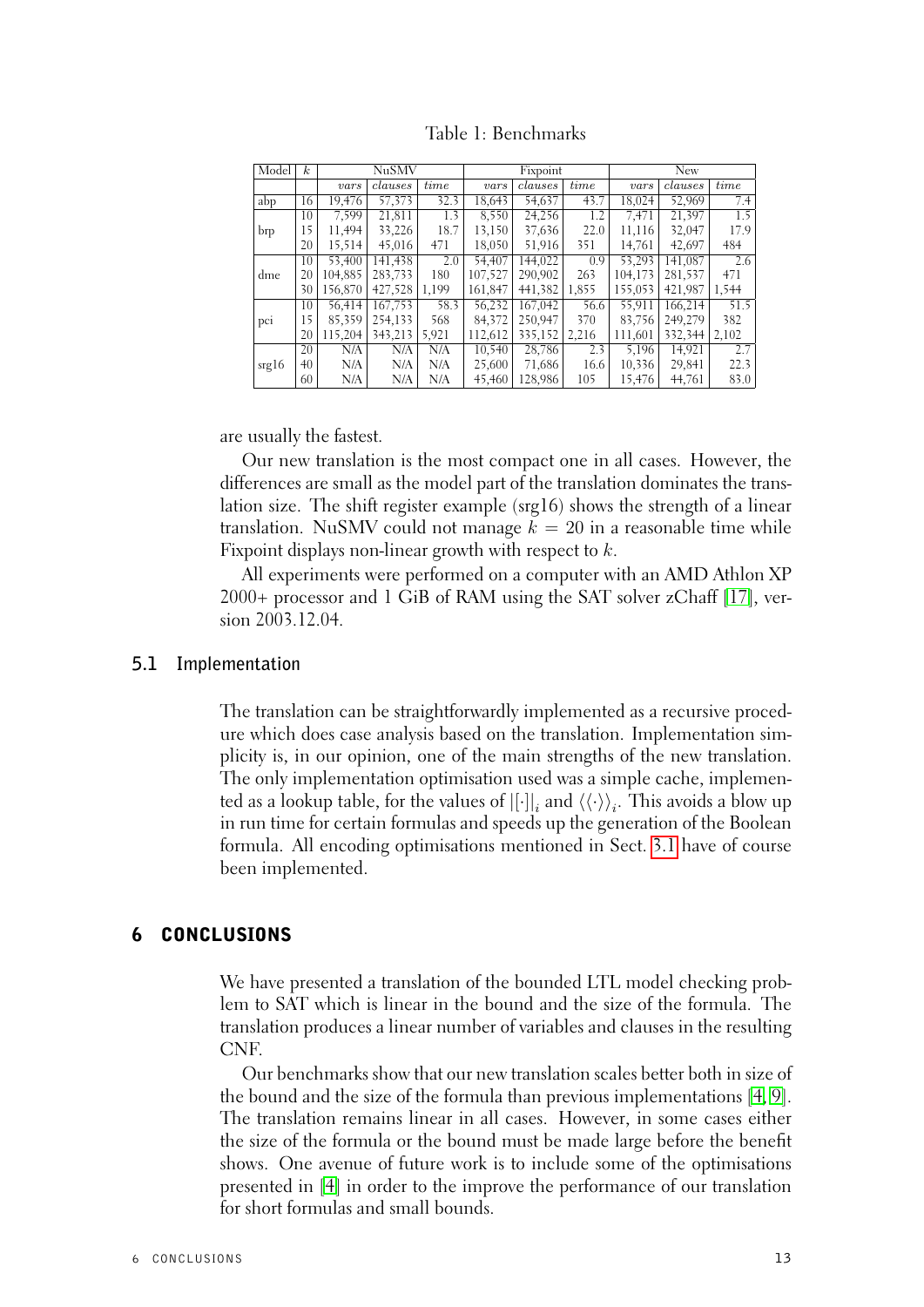Other avenues of future work also exist. One fairly straightforward generalisation of our translation is the ability to handle deadlocking executions. This could probably be done in a manner similar to [\[11\]](#page-20-7). Another interesting topic is generalising our translation to include past temporal logic as the translation of [\[1\]](#page-19-6). The presented translation could also benefit from specific SAT solver optimisations. When the translation is seen as producing Boolean circuits, all of the circuits are monotonic if the InLoop variables and state variables (and their negated versions) are given as inputs. A solver (also CNF-based) could be optimised to take advantage of this.

## **Acknowledgements**

<span id="page-19-0"></span>We gratefully acknowledge the financial support of Helsinki Graduate School in Computer Science (HeCSE), the Academy of Finland (project 53695 and grant for research work abroad), the Nokia Foundation, FET project ADVANCE contract No IST-1999-29082, and EPSRC grant 93346/01 (An Automata Theoretic Approach to Software Model Checking). This work has also been sponsored by the CALCULEMUS! IHP-RTN EC project, contract code HPRN-CT-2000-00102, and has thus benefited of the financial contribution of the Commission through the IHP programme.

We would also like to thank D. Sheridan for sharing his NuSMV implementation with us.

## REFERENCES

- <span id="page-19-6"></span>[1] M. Benedetti and A. Cimatti. Bounded model checking for past LTL. In Tools and Algorithms for Construction and Analysis of Systems (TACAS'2003), volume 2619 of LNCS, pages 18–33. Springer, 2003.
- <span id="page-19-1"></span>[2] A. Biere, A. Cimatti, E. Clarke, and Y. Zhu. Symbolic model checking without BDDs. In Tools and Algorithms for the Constructions and Analysis of Systems (TACAS'99), volume 1579 of LNCS, pages 193– 207. Springer, 1999.
- <span id="page-19-5"></span>[3] A. Cimatti, E. Clarke, E. Giunchiglia, F. Giunchiglia, M. Pistore, Marco Roveri, R. Sebastiani, and Armando Tacchella. NuSMV 2: An opensource tool for symbolic model checking. In Computer Aided Verification (CAV'2002), volume 2404 of LNCS, pages 359–364. Springer, 2002.
- <span id="page-19-3"></span>[4] A. Cimatti, M. Pistore, M. Roveri, and R. Sebastiani. Improving the encoding of LTL model checking into SAT. In Verification, Model Checking, and Abstract Interpretation (VMCAI'2002), volume 2294 of LNCS, pages 196–207. Springer, 2002.
- <span id="page-19-4"></span>[5] E. Clarke, O. Grumberg, and D. Peled. Model Checking. The MIT Press, 1999.
- <span id="page-19-2"></span>[6] E. Clarke, D. Kroenig, J. Oukanine, and O. Strichman. Completeness and complexity of bounded model checking. In Verification, Model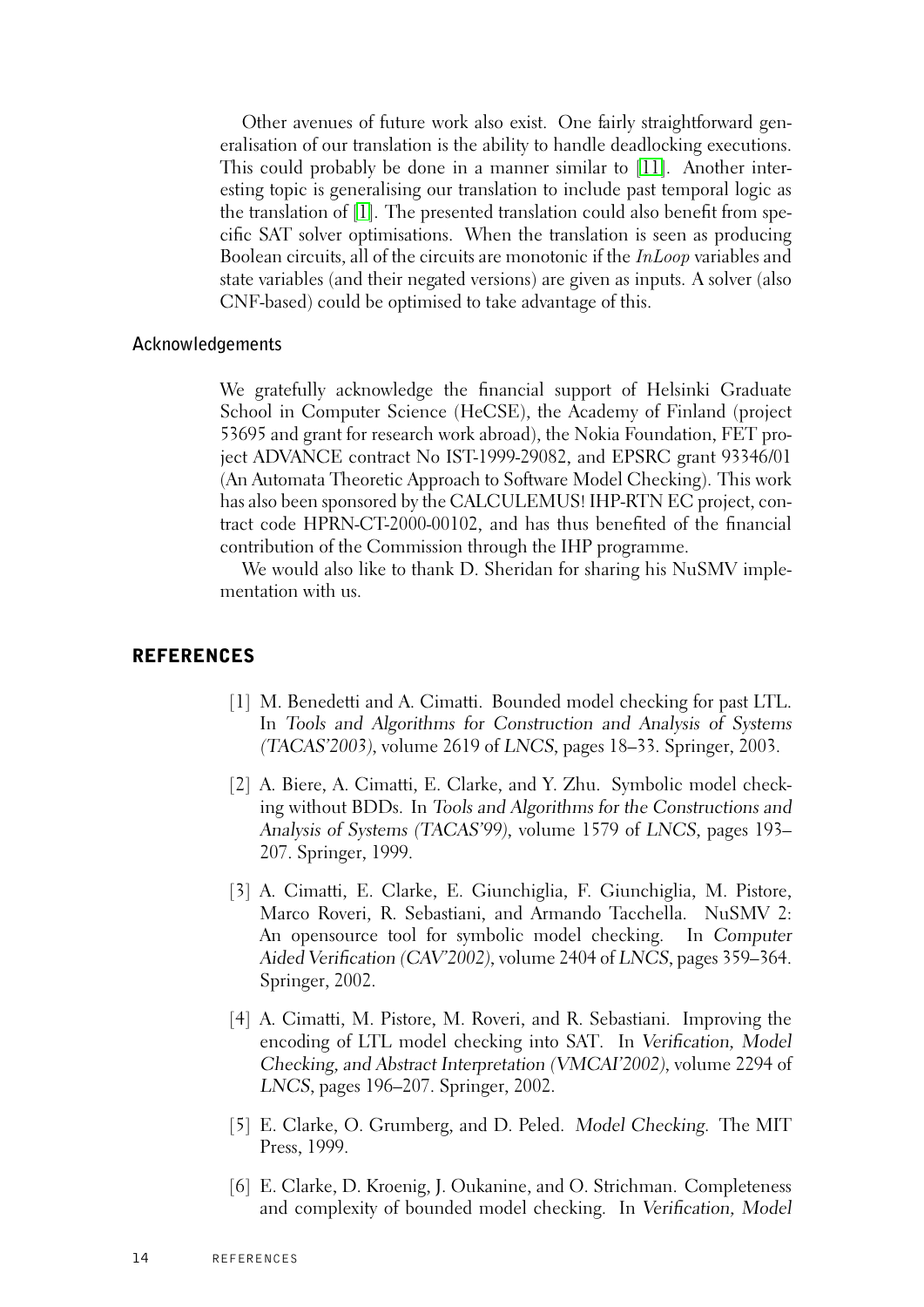Checking, and Abstract Interpretation (VMCAI'2004), volume 2937 of LNCS, pages 85–96. Springer, 2004.

- <span id="page-20-5"></span>[7] R. Cleaveland and B. Steffen. A linear-time model-checking algorithm for the alternation-free modal mu-calculus. Formal Methods in System Desing, 2(2):121–147, 1993.
- <span id="page-20-9"></span>[8] L. de Moura, H. Rueß, and M. Sorea. Lazy theorem proving for bounded model checking. In Conference on Automated Deduction (CADE'02), volume 2392 of LNCS, pages 438–455. Springer, 2002.
- <span id="page-20-2"></span>[9] A. Frisch, D. Sheridan, and T. Walsh. A fixpoint encoding for bounded model checking. In Formal Methods in Computer-Aided Design (FM-CAD'2002), volume 2517 of LNCS, pages 238–255. Springer, 2002.
- <span id="page-20-10"></span>[10] A. Gupta, M. Ganai, C. Wang, Z. Yang, and P. Ashar. Learning from BDDs in SAT-based bounded model checking. In Proceedings of the 40th Conference on Design Automation, pages 824–829. IEEE, 2003.
- <span id="page-20-7"></span>[11] K. Heljanko and I. Niemelä. Bounded LTL model checking with stable models. Theory and Practice of Logic Programming, 3(4–5):519–550, 2003.
- <span id="page-20-11"></span>[12] P. Jackson and D. Sheridan. The optimality of a fast CNF conversion and its use with SAT. Technical Report APES-82-2004, APES Research Group, March 2004. Available from [http://www.dcs.st-and.ac.](http://www.dcs.st-and.ac.uk/~apes/apesreports.html) [uk/~apes/apesreports.html](http://www.dcs.st-and.ac.uk/~apes/apesreports.html).
- <span id="page-20-8"></span>[13] T. Janhunen. A counter-based approach to translating logic programs into set of clauses. In Proceedings of the 2nd International Workshop on Answer Set Programming (ASP'03), volume 78, pages 166–180. Sun SITE Central Europe (CEUR), 2003.
- <span id="page-20-1"></span>[14] D. Kroenig and O. Strichman. Efficient computation of recurrence diameters. In Verification, Model Checking, and Abstract Interpretation (VMCAI'2003), volume 2575 of LNCS, pages 298–309. Springer, 2003.
- <span id="page-20-3"></span>[15] O. Kupferman and M.Y. Vardi. Model checking of safety properties. Formal Methods in System Design, 19(3):291–314, 2001.
- <span id="page-20-6"></span>[16] R.P. Kurshan. Computer-Aided Verification of Coordinating Processes: The Automata-Theoretic Approach. Princeton University Press, 1994.
- <span id="page-20-12"></span>[17] M. Moskewicz, C. Madigan, Y. Zhao, L.Zhang, and S. Malik. Chaff: Engineering an efficient SAT solver. In Proceedings of the 38th Design Automation Conference, 2001.
- <span id="page-20-0"></span>[18] O. Strichman. Accelerating bounded model checking of safety properties. Formal Methods in System Design, 24(1):5–24, 2004.
- <span id="page-20-4"></span>[19] H. Tauriainen and K. Heljanko. Testing LTL formula translation into Büchi automata. STTT - International Journal on Software Tools for Technology Transfer, 4(1):57–70, 2002.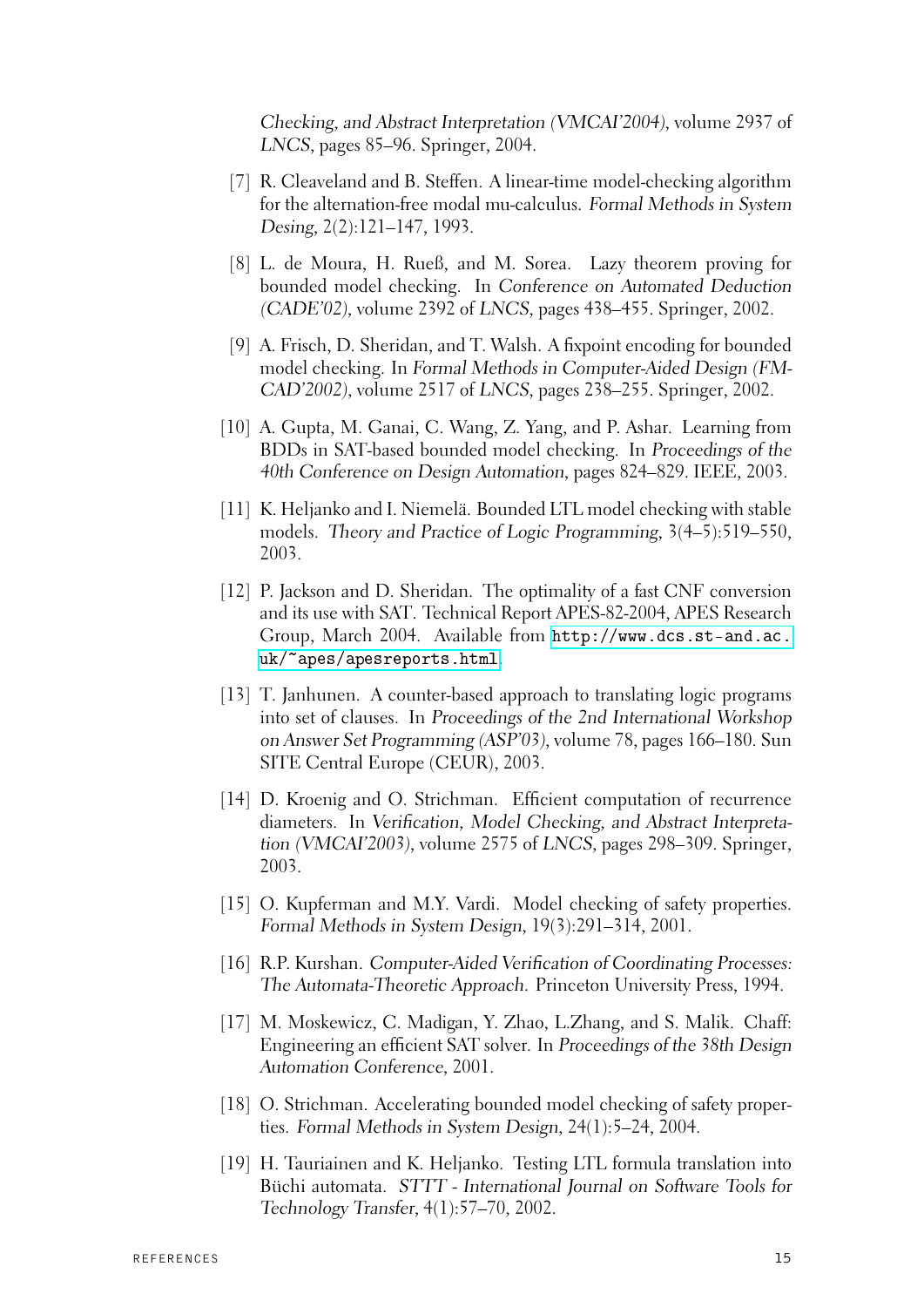- <span id="page-21-1"></span>[20] M.Y. Vardi. An automata-theoretic approach to linear temporal logic. In Logics for Concurrency: Structure versus Automata, volume 1043 of LNCS, pages 238–266. Springer, 1996.
- <span id="page-21-0"></span>[21] M.Y. Vardi and P. Wolper. An automata-theoretic approach to automatic program verification. In Proceedings of the First Symposium on Logic in Computer Science, pages 322–331, Cambridge, 1986.